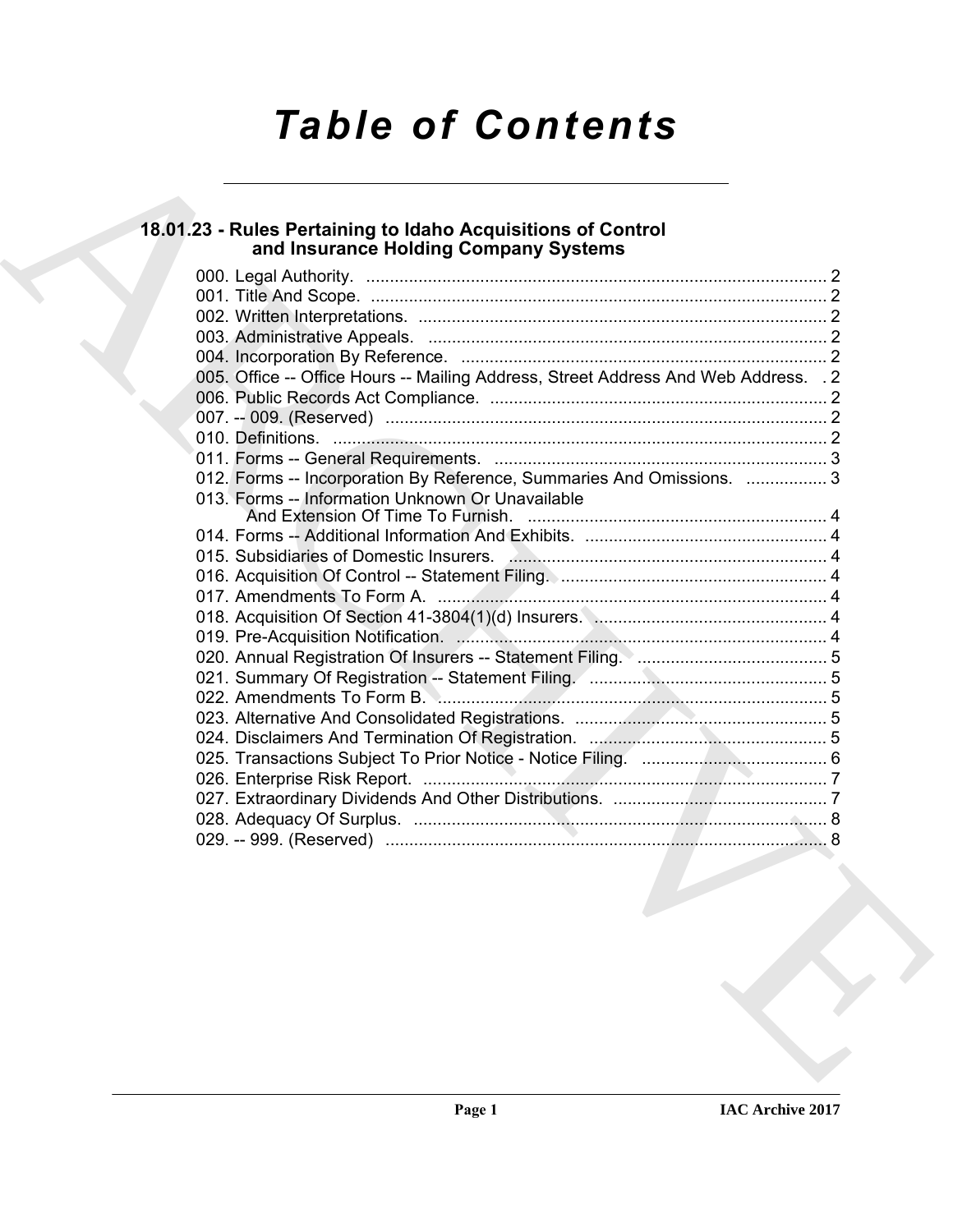### **Section 001 Page 2**

#### **IDAPA 18 TITLE 01 CHAPTER 23**

## **18.01.23 - RULES PERTAINING TO IDAHO ACQUISITIONS OF CONTROL AND INSURANCE HOLDING COMPANY SYSTEMS**

## <span id="page-1-1"></span><span id="page-1-0"></span>**000. LEGAL AUTHORITY.**

These rules are promulgated by the Director of the Department of Insurance pursuant to the authority of sections 41- 211 and 41-3817, Idaho Code.

## <span id="page-1-2"></span>**001. TITLE AND SCOPE.**

**01. Title**. These rules shall be referred to as IDAPA 18.01.23, "Rules Pertaining to Idaho Acquisitions of and Insurance Holding Company Systems." (3-20-14) of Control and Insurance Holding Company Systems."

**19.81.23 - ROLES PERTAINENTS 23**<br> **CHAPTER 23**<br> **ARCHI[V](http://www.doi.idaho.gov)ENTY,**<br> **ARCHIVENTY,**<br> **ARCHIVENTY,**<br> **ARCHIVENTY,**<br> **ARCHIVENTY,**<br> **ARCHIVENTY,**<br> **ARCHIVENTY,**<br> **ARCHIVENTY,**<br> **ARCHIVENTY,**<br> **ARCHIVENTY,**<br> **ARCHIVENTY,**<br> **ARCHIV 02. Scope**. The purposes of these rules are: To set forth rules and procedural requirements which the Director deems necessary to carry out the provisions of the Idaho Acquisitions of Control and Insurance Holding Company Systems Regulatory Act, Title 41, Chapter 38, Idaho Code, also hereinafter referred to as "the Act." The information called for by these rules is hereby declared to be necessary and appropriate in the public interest and for the protection of policyholders and shareholders of this state.

## <span id="page-1-3"></span>**002. WRITTEN INTERPRETATIONS.**

In accordance with Section 67-5201(19)(b)(iv), Idaho Code, this agency may have written statements which pertain to the interpretation of the rules of this chapter, or to the documentation of compliance with the rules of this chapter. These documents will be available for public inspection and copying at cost in the main office of this agency.

 $(7-1-99)$ 

## <span id="page-1-4"></span>**003. ADMINISTRATIVE APPEALS.**

All contested cases shall be governed by the provisions of Title 41, Chapter 2, and Title 67, Chapter 52, Idaho Code and IDAPA 04.11.01, "Idaho Rules of Administrative Procedure of the Attorney General." (3-20-14)

### <span id="page-1-12"></span><span id="page-1-5"></span>**004. INCORPORATION BY REFERENCE.**

No documents have been incorporated by reference into these rules. (3-20-14)

## <span id="page-1-6"></span>**005. OFFICE -- OFFICE HOURS -- MAILING ADDRESS, STREET ADDRESS AND WEB ADDRESS.**

**01. Office Hours**. The Department of Insurance is open from 8 a.m. to 5 p.m. except Saturday, Sunday (1-20-14) and legal holidays.

**02. Mailing Address**. The department's mailing address is: Idaho Department of Insurance, P.O. Box 83720, Boise, ID 83720-0043.

**03. Street Address**. The department's principal place of business is 700 West State Street, 3rd Floor, Boise, ID 83720-0043.

**04. Web Site Address**. The department's website is http://www.doi.idaho.gov. (3-20-14)

### <span id="page-1-7"></span>**006. PUBLIC RECORDS ACT COMPLIANCE.**

Any records associated with these rules are subject to the provisions of the Idaho public records law within Title 74, Chapter 1, Idaho Code. (3-20-14) Chapter 1, Idaho Code.

### <span id="page-1-8"></span>**007. -- 009. (RESERVED)**

## <span id="page-1-10"></span><span id="page-1-9"></span>**010. DEFINITIONS.**

<span id="page-1-11"></span>**Executive Officer**. Chief executive officer, chief operating officer, chief financial officer, treasurer, secretary, controller, and any other individual performing functions corresponding to those performed by the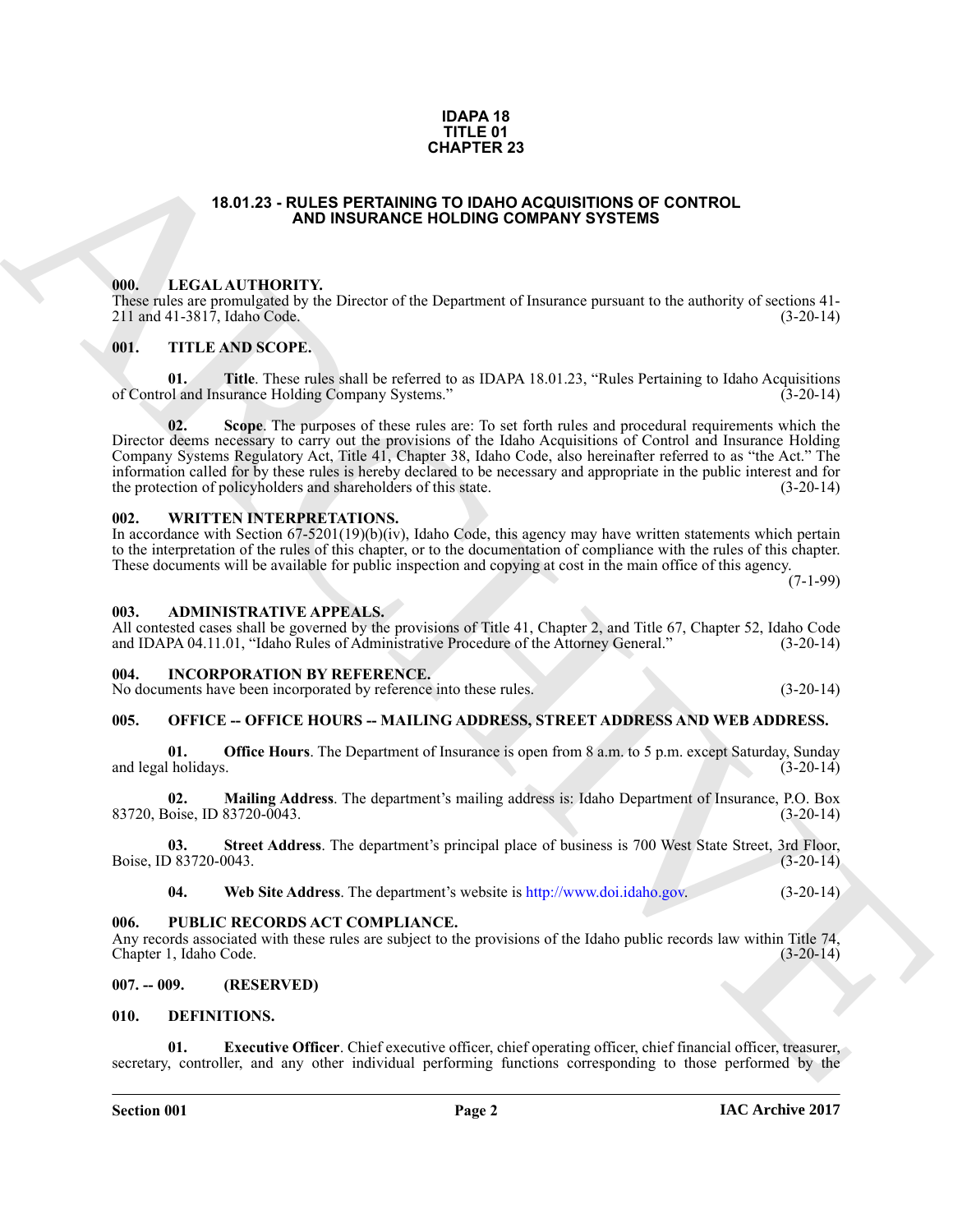foregoing officers under whatever title. (3-20-14)

<span id="page-2-3"></span><span id="page-2-2"></span>**02. Ultimate Controlling Person**. That person who is not controlled by any other person. (3-20-14)

**03. Section 41-3802, Idaho Code**. Unless the context otherwise requires, other terms found in these rules and in Section 41-3802, Idaho Code, are used as defined therein. Other nomenclature or terminology is used as provided for in Title 41, Idaho Code, or industry usage if not defined therein. (3-20-14) provided for in Title 41, Idaho Code, or industry usage if not defined therein.

## <span id="page-2-4"></span><span id="page-2-0"></span>**011. FORMS -- GENERAL REQUIREMENTS.**

<span id="page-2-7"></span>**01. Forms Intended to Be Guides**. Forms A, B, C, D, E, and F are intended to be guides in the preparation of statements required by Sections 41-3804, 41-3808, 41-3809 and 41-3810, Idaho Code. They are not intended to be blank forms which are to be filled in. The statements filed shall contain the numbers and captions of all items, but the text of the items may be omitted provided the answers thereto are prepared in such a manner as to indicate clearly the scope and coverage of the items. All instructions, whether occurring under the items of the form or elsewhere therein, are to be omitted. Unless expressly provided otherwise, if any item is inapplicable or the answer thereto is in the negative, an appropriate statement to that effect shall be made. (3-20-14) thereto is in the negative, an appropriate statement to that effect shall be made.

<span id="page-2-5"></span>**02. Filings of Statement**. Each statement, including exhibits and all other papers and documents filed as a part thereof, shall be filed with the Director electronically and at least one hard copy by personal delivery or mail. At least one (1) of the copies shall be signed in the manner prescribed on the form. Unsigned copies shall be conformed. If the signature of any person is affixed pursuant to a power of attorney or other similar authority, a copy of such power of attorney or other authority shall also be filed with the statement. (3-20-14) of such power of attorney or other authority shall also be filed with the statement.

<span id="page-2-6"></span>**03. Format**. Statements should be prepared electronically. Statements shall be easily readable and suitable for review and reproduction. Debits in credit categories and credits in debit categories shall be designated so as to be clearly distinguishable as such on photocopies. Statements shall be in the English language and monetary values shall be stated in United States currency. If any exhibit or other paper or document filed with the statement is in a foreign language, it shall be accompanied by a translation into the English language and any monetary value<br>shown in a foreign currency normally shall be converted into United States currency. (3-20-14) shown in a foreign currency normally shall be converted into United States currency.

<span id="page-2-8"></span>**04. Hearing**. If an applicant requests a hearing on a consolidated basis under Section 41-3806(3), Idaho Code, in addition to filing the Form A with the Director, the applicant shall file a copy of Form A with the NAIC (National Association of Insurance Commissioners) in electronic form. (3-20-14)

## <span id="page-2-10"></span><span id="page-2-9"></span><span id="page-2-1"></span>**012. FORMS -- INCORPORATION BY REFERENCE, SUMMARIES AND OMISSIONS.**

**Experiment of Insurance<br>
Experiment of Insurance<br>
Experiment of Insurance<br>
Experiment of Insurance<br>
Experiment Of Insurance<br>
Constant of Insurance Model Experiment of Insurance Model Top and the Second Constant of Insura 01. Incorporation by Reference**. Information required by any item of Form A, Form B, Form D, Form E, or Form F may be incorporated by reference in answer or partial answer to any other item. Information contained in any financial statement, annual report, proxy statement, statement filed with a governmental authority, or any other document may be incorporated by reference in answer or partial answer to any item of Form A, Form B, Form D, Form E, or Form F provided such document or paper is filed as an exhibit to the statement. Excerpts of documents may be filed as exhibits if the documents are extensive. Documents currently on file with the Director which were filed within three (3) years need not be attached as exhibits. References to information contained in exhibits or in documents already on file shall clearly identify the material and shall specifically indicate that such material is to be incorporated by reference in answer to the item. Matter shall not be incorporated by reference in any case where such incorporation would render the statement incomplete, unclear or confusing. (3-20-14) case where such incorporation would render the statement incomplete, unclear or confusing.

<span id="page-2-11"></span>**02. Summaries or Outlines**. Where an item requires a summary or outline of the provisions of any document, only a brief statement shall be made as to the pertinent provisions of the document. In addition to such statement, the summary or outline may incorporate by reference particular parts of any exhibit or document currently on file with the Director which was filed within three (3) years and may be qualified in its entirety by such reference. In any case where two (2) or more documents required to be filed as exhibits are substantially identical in all material respects except as to the parties thereto, the dates of execution, or other details, a copy of only one (1) of such documents need be filed with a schedule identifying the omitted documents and setting forth the material details in which such documents differ from the documents a copy of which is filed. (3-20-14) which such documents differ from the documents a copy of which is filed.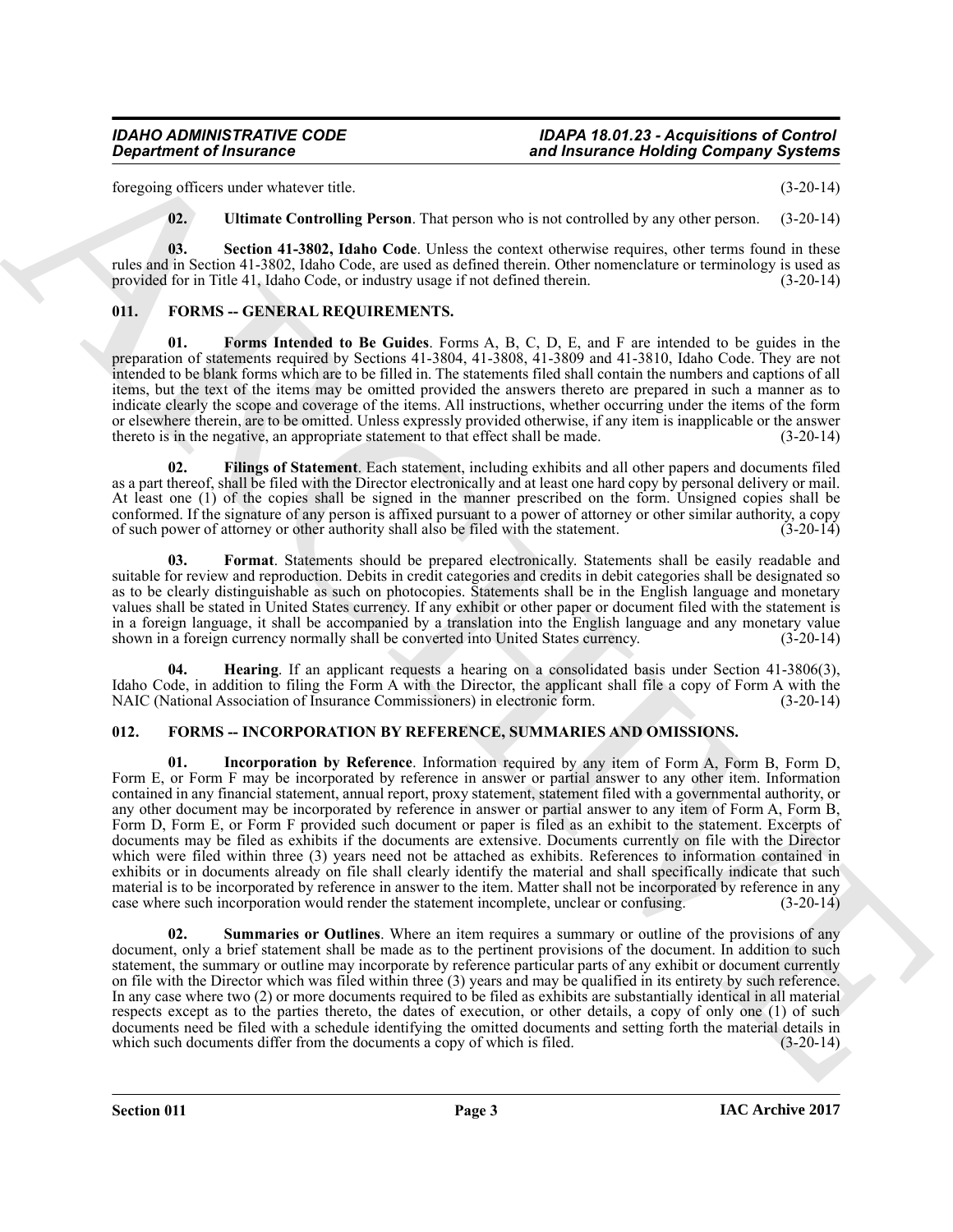### <span id="page-3-13"></span><span id="page-3-0"></span>**013. FORMS -- INFORMATION UNKNOWN OR UNAVAILABLE AND EXTENSION OF TIME TO FURNISH.**

If it is impractical to furnish any required information, document or report at the time it is required to be filed, there shall be filed with the Director a separate document: (3-20-14)

- <span id="page-3-16"></span><span id="page-3-15"></span>**01.** Identification. Identifying the information, document or report in question;  $(3-20-14)$
- <span id="page-3-14"></span>**02. Impracticality**. Stating why the filing thereof at the time required is impractical; and (3-20-14)

**03. Extension**. Requesting an extension of time for filing the information, document or report to a specified date. The request for extension shall be deemed granted unless the Director within twenty-eight (28) days after receipt thereof enters an order denying the request. (3-20-14) after receipt thereof enters an order denying the request.

## <span id="page-3-12"></span><span id="page-3-1"></span>**014. FORMS -- ADDITIONAL INFORMATION AND EXHIBITS.**

**EVALUATION CONTINUOUS CONTINUOUS CONTINUOUS CONTINUOUS CONTINUOUS CONTINUOUS CONTINUOUS CONTINUOUS CONTINUOUS CONTINUOUS CONTINUOUS CONTINUOUS CONTINUOUS CONTINUOUS CONTINUOUS CONTINUOUS CONTINUOUS CONTINUOUS CONTINUOUS** In addition to the information expressly required to be included in Form A, Form B, Form C, Form D, Form E, and Form F, the Director may request such further material information, if any, as may be necessary to make the information contained therein not misleading. The person filing may also file such exhibits as it may desire in addition to those expressly required by the statement. Such exhibits shall be so marked as to indicate clearly the subject matters to which they refer. Changes to Forms A, B, C, D, E, or F shall include on the top of the cover page the phrase: "Change No. [insert number] to" and shall indicate the date of the change and not the date of the original filing. (3-20-14)

## <span id="page-3-20"></span><span id="page-3-2"></span>**015. SUBSIDIARIES OF DOMESTIC INSURERS.**

The authority to invest in subsidiaries under Section 41-3803, Idaho Code, is in addition to any authority to invest in subsidiaries which may be contained in any other provision of Title 41, Idaho Code. (3-20-14)

### <span id="page-3-7"></span><span id="page-3-3"></span>016. ACQUISITION OF CONTROL -- STATEMENT FILING.

A person required to file a statement pursuant to Section 41-3804, Idaho Code, shall furnish the required information on Form A, which is hereby made a part of this rule. Such person shall also furnish the required information on Form E, hereby made a part of this rule and described in Section 019, of this chapter. (3-20-14) E, hereby made a part of this rule and described in Section 019. of this chapter.

### <span id="page-3-11"></span><span id="page-3-4"></span>**017. AMENDMENTS TO FORM A.**

The applicant shall promptly advise the Director of any changes in the information furnished on Form A arising subsequent to the date upon which the information was furnished but prior to the Director's disposition of the application. (3-20-14) application. (3-20-14)

## <span id="page-3-8"></span><span id="page-3-5"></span>**018. ACQUISITION OF SECTION 41-3804(1)(D) INSURERS.**

<span id="page-3-9"></span>Name of the Domestic Insurer. If the person being acquired is deemed to be a "domestic insurer" solely because of the provisions of Section 41-3804(1)(d), Idaho Code, the name of the domestic insurer on the cover page should be indicated as follows: "ABC Insurance Company, a subsidiary of XYZ Holding Company." (3-20-14)

<span id="page-3-10"></span>**02. References to Insurer**. Where a Section 41-3804(1)(d) insurer is being acquired, references to "the insurer" contained in Form A shall refer to both the domestic subsidiary insurer and the person being acquired.

 $(3-20-14)$ 

## <span id="page-3-17"></span><span id="page-3-6"></span>**019. PRE-ACQUISITION NOTIFICATION.**

<span id="page-3-18"></span>**01. Pre-Acquisition Notification -- Domestic Insurer**. If a domestic insurer, including any person controlling a domestic insurer, is proposing a merger or acquisition pursuant to Section 41-3802(1)(a), Idaho Code, that person shall file a pre-acquisition notification form, Form E, which was developed pursuant to Section 41- 3808(3)(a), Idaho Code. (3-20-14)

<span id="page-3-19"></span>**02. Pre-Acquisition Notification - Non-Domiciliary Insurer**. If a non-domiciliary insurer licensed to do business in this state is proposing a merger or acquisition pursuant to Section 41-3808, Idaho Code, that person shall file a pre-acquisition notification form, Form E. No pre-acquisition form need be filed if the acquisition is<br>beyond the scope of Section 41-3808, Idaho Code, as set forth in Section 41-3808(2), Idaho Code. (3-20-14 beyond the scope of Section 41-3808, Idaho Code, as set forth in Section 41-3808(2), Idaho Code.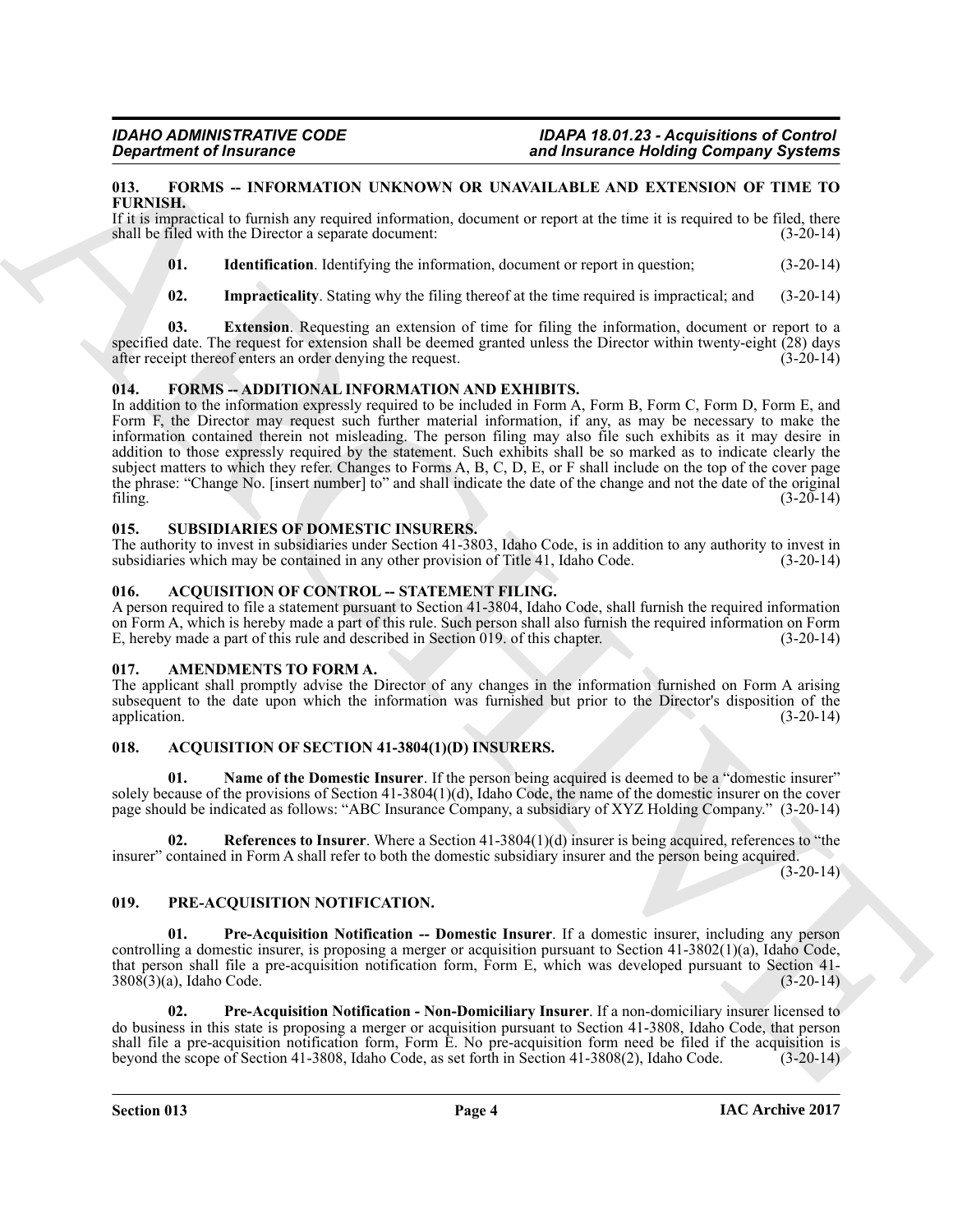<span id="page-4-16"></span>**03. Expert Opinion**. In addition to the information required by Form E, the director may wish to n expert opinion as to the competitive impact of the proposed acquisition. (7-1-99) require an expert opinion as to the competitive impact of the proposed acquisition.

## <span id="page-4-13"></span><span id="page-4-0"></span>020. ANNUAL REGISTRATION OF INSURERS -- STATEMENT FILING.

An insurer required to file a statement pursuant to Section 41-3809, Idaho Code, shall furnish the required information on Form B, which is hereby made a part of these rules. (3-20-14) information on Form B, which is hereby made a part of these rules.

### <span id="page-4-17"></span><span id="page-4-1"></span>**021. SUMMARY OF REGISTRATION -- STATEMENT FILING.**

An insurer required to file an annual registration statement pursuant to section 41-3809, Idaho Code, is also required to furnish information required on Form C, hereby made a part of these rules. (3-20-14) to furnish information required on Form  $C$ , hereby made a part of these rules.

## <span id="page-4-10"></span><span id="page-4-2"></span>**022. AMENDMENTS TO FORM B.**

<span id="page-4-11"></span>**01.** Amendment to Form B. An amendment to Form B shall be filed within fifteen (15) days after the end of any month in which there is a material change to the information provided in the annual registration statement.  $(7-1-99)$ 

<span id="page-4-12"></span>**02. Form B Format**. Amendments shall be filed in the Form B format with only those items which are being amended reported. Each amendment shall include at the top of the cover page "Amendment No. [insert number] to Form B for [insert year]" and shall indicate the date of the change and not the date of the original filings.  $(7-1-99)$ 

## <span id="page-4-7"></span><span id="page-4-5"></span><span id="page-4-3"></span>**023. ALTERNATIVE AND CONSOLIDATED REGISTRATIONS.**

**Expansion of Francesco Commute Commute Commute Commute Commute Commute Commute Commute Commute Commute Commute Commute Commute Commute Commute Commute Commute Commute Commute Commute Commute Commute Commute Commute Commu 01. Filing on Behalf of Affiliated Insurers**. Any authorized insurer may file a registration statement on behalf of any affiliated insurer or insurers which are required to register under Section 41-3809, Idaho Code. A registration statement may include information regarding any insurer in the insurance holding system, even if such insurer is not authorized to do business in this state. In lieu of filing a registration statement on Form B, the authorized insurer may file a copy of the registration statement or similar report which it is required to file in its state<br>(3-20-14) of domicile, provided:

**a.** The statement or report contains substantially similar information required to be furnished on Form  $B;$  and  $(12-24-93)$ 

<span id="page-4-8"></span>**b.** The filing insurer is the principal insurance company in the insurance holding company system.  $(3-20-14)$ 

**02. Statement That Filing Insurer Is the Principal Insurer**. The question of whether the filing insurer is the principal insurance company in the insurance holding system is a question of fact and an insurer filing a registration statement or report in lieu of Form B on behalf of an affiliated insurer, shall set forth a simple statement of facts which will substantiate the filing insurer's claim that it, in fact, is the principal insurer in the insurance holding system. (12-24-93)

<span id="page-4-9"></span>**03. Unauthorized Insurer**. With the prior approval of the Director, an unauthorized insurer may follow any of the procedures which could be done by an authorized insurer under Subsection 023.01 of this rule.  $(3-20-14)$ 

<span id="page-4-6"></span>**04. Consolidated Registration Statements**. Any insurer may take advantage of the provisions of Section 41-3809(8), or 41-3809(9), Idaho Code, without obtaining prior approval of the Director. The Director, however, reserves the right to require individual filings if he deems such filings necessary in the interest of clarity, ease of administration or the public good. (3-20-14)

## <span id="page-4-14"></span><span id="page-4-4"></span>**024. DISCLAIMERS AND TERMINATION OF REGISTRATION.**

<span id="page-4-15"></span>**01. Information Required**. A disclaimer of affiliation or a request for termination of registration, claiming that a person does not, or will not, upon the taking of some proposed action, control another person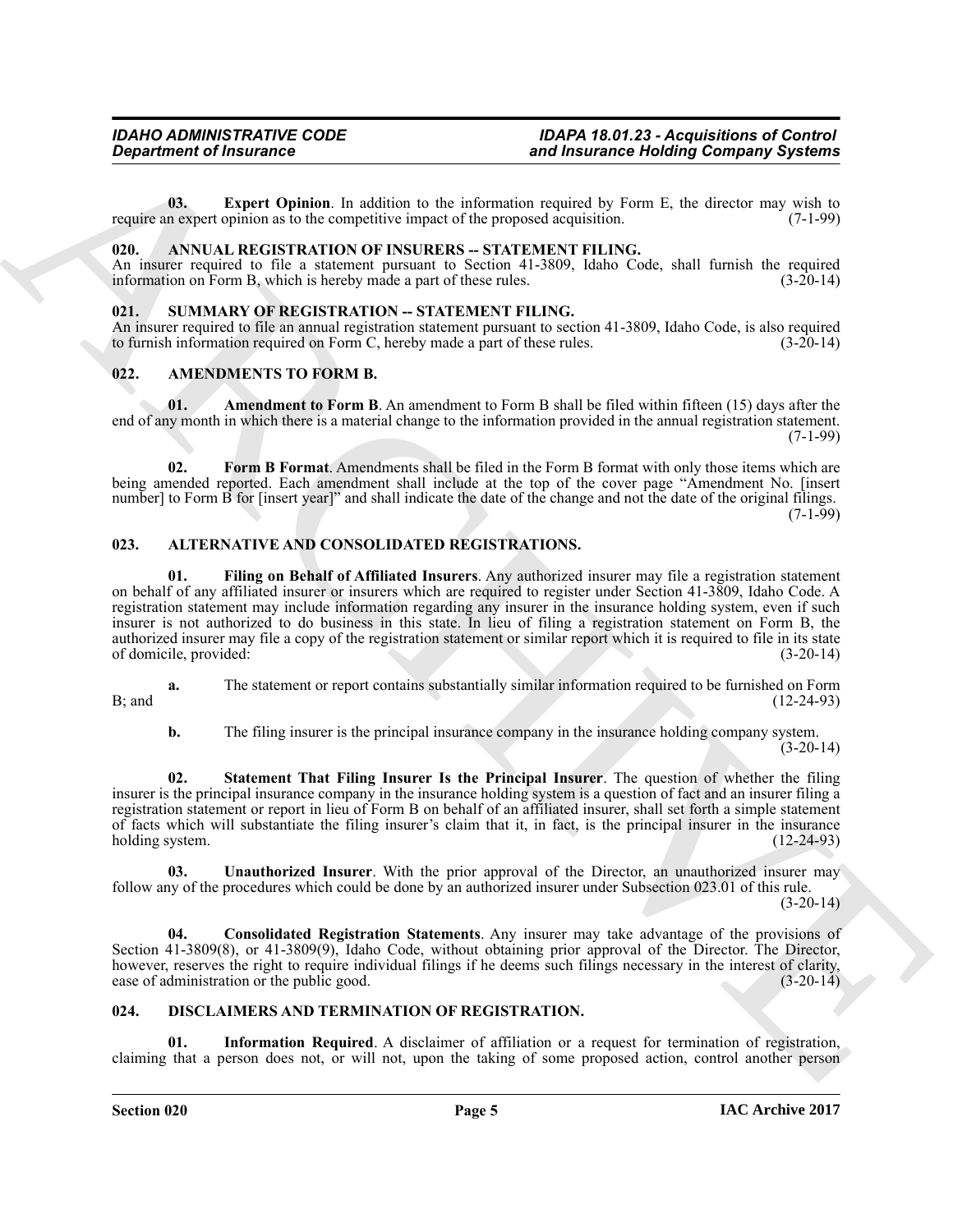(hereinafter referred to as the "subject") shall contain the following information: (12-24-93)

**a.** The number of authorized, issued and outstanding voting securities of the subject; (12-24-93)

**Experiment of Francesco Constraints Constraints and historical state of the state of the state of the state of the state of the state of the state of the state of the state of the state of the state of the state of the s b.** With respect to the person whose control is denied and all affiliates of such person, the number and percentage of shares of the subject's voting securities which are held of record or known to be beneficially owned, and the number of shares concerning which there is a right to acquire, directly or indirectly; (12-24-93) and the number of shares concerning which there is a right to acquire, directly or indirectly;

**c.** All material relationships and bases for affiliation between the subject and the person whose control is denied and all affiliates of such person: (12-24-93)

<span id="page-5-1"></span>**d.** A statement explaining why such person should not be considered to control the subject.

(12-24-93)

**02.** Request Deemed Granted. A request for termination of registration shall be deemed to have been granted unless the Director, within thirty (30) days after he receives the request, notifies the registrant otherwise. (12-24-93)

## <span id="page-5-2"></span><span id="page-5-0"></span>**025. TRANSACTIONS SUBJECT TO PRIOR NOTICE - NOTICE FILING.**

<span id="page-5-4"></span>**01.** Form D. An insurer required to give notice of a proposed transaction pursuant to section 41-3810, de, shall furnish the required information on Form D, set forth in Subsection 025.02. (3-20-14) Idaho Code, shall furnish the required information on Form  $D$ , set forth in Subsection 025.02.

**02. Agreements**. Agreements for cost sharing services and management services shall at a minimum and as applicable: (3-20-14) (3-20-14)

<span id="page-5-3"></span>**a.** Identify the person providing services and the nature of such services;  $(3-20-14)$ 

**b.** Set forth the methods to allocate costs; (3-20-14)

**c.** Require timely settlement, not less frequently than on a quarterly basis, and compliance with the lents in the Accounting Practices and Procedures Manual; (3-20-14) requirements in the Accounting Practices and Procedures Manual;

**d.** Prohibit advancement of funds by the insurer to the affiliate except to pay for services specified in ment;<br>(3-20-14) the agreement;

**e.** State that the insurer will maintain oversight for functions provided to the insurer by the affiliate the insurer will monitor services annually for quality assurance; (3-20-14) and that the insurer will monitor services annually for quality assurance;

**f.** Define books and records of the insurer to include all books and records developed or maintained related to the agreement: (3-20-14) under or related to the agreement;

Specify that all books and records of the insurer are and remain the property of the insurer and are of the insurer;<br>(3-20-14) subject to control of the insurer;

**h.** State that all funds and invested assets of the insurer are the exclusive property of the insurer, held energit of the insurer and are subject to the control of the insurer; (3-20-14) for the benefit of the insurer and are subject to the control of the insurer;

**i.** Include standards for termination of the agreement with and without cause;  $(3-20-14)$ 

**j.** Include provisions for indemnification of the insurer in the event of gross negligence or willful misconduct on the part of the affiliate providing the services; (3-20-14)

**k.** Specify that, if the insurer is placed in receivership or seized by the Director under Title 41, Chapter (3-20-14) 33, Idaho Code:

i. All of the rights of the insurer under the agreement extend to the Director; and (3-20-14)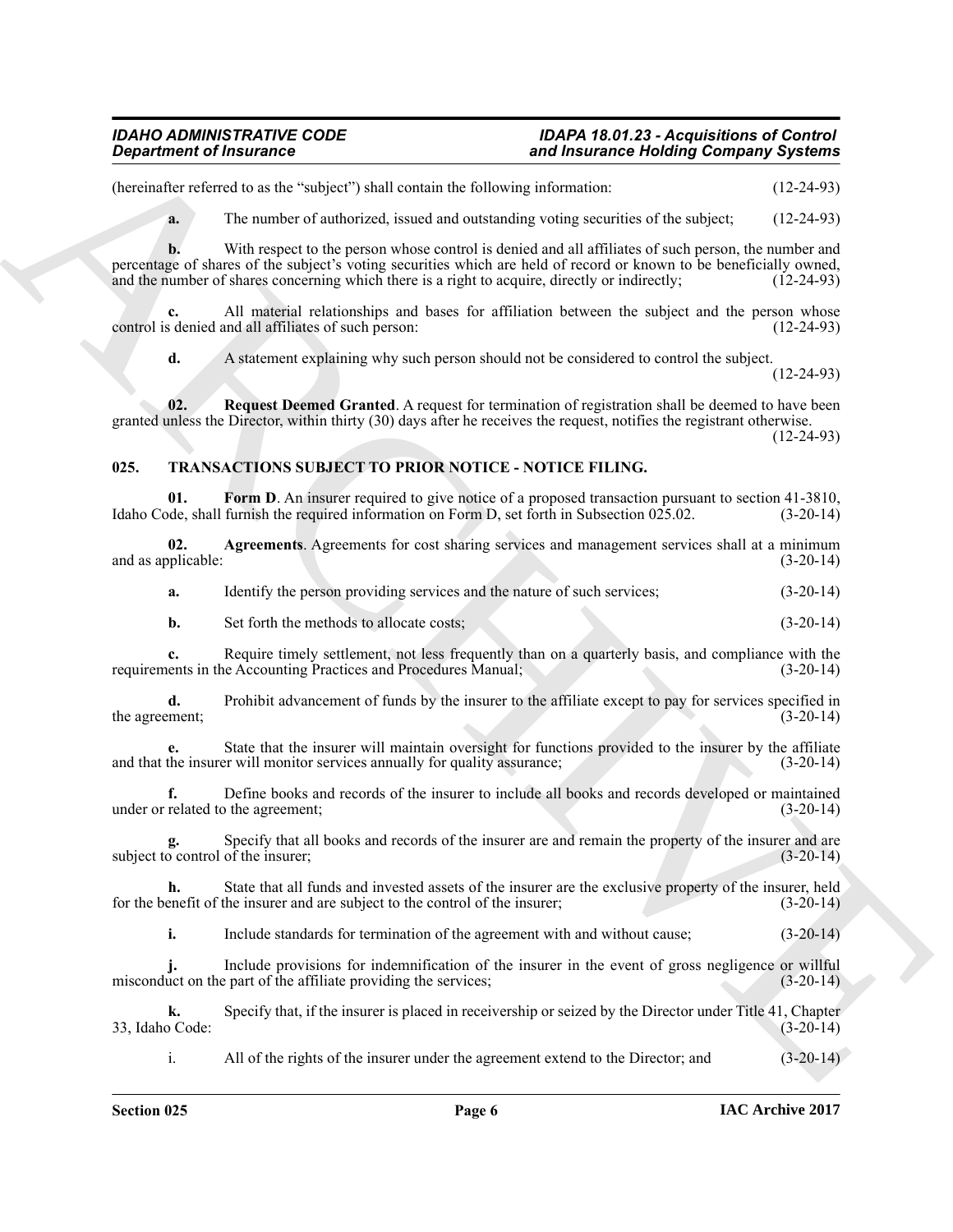ii. All books and records shall immediately be made available to the Director, and shall be turned over to the Director immediately upon the Director's request; (3-20-14)

**l.** Specify that the affiliate has no automatic right to terminate the agreement if the insurer is placed in thip pursuant to Title 41, Chapter 33, Idaho Code; and (3-20-14) receivership pursuant to Title 41, Chapter 33, Idaho Code; and

**m.** Specify that the affiliate shall continue to maintain any systems, programs, or other infrastructure notwithstanding a seizure by the Director under Title 41, Chapter 33, Idaho Code, and will make them available to the Director, for so long as the affiliate continues to receive timely payment for services rendered. (3-20-14)

## <span id="page-6-2"></span><span id="page-6-0"></span>**026. ENTERPRISE RISK REPORT.**

The ultimate controlling person of an insurer required to file an enterprise risk report pursuant to Section 41- 3809(12), Idaho Code, shall furnish the required information on Form F, located at the end of this chapter. (3-20-14)

## <span id="page-6-3"></span><span id="page-6-1"></span>**027. EXTRAORDINARY DIVIDENDS AND OTHER DISTRIBUTIONS.**

**01. Request for Approval**. Requests for approval of extraordinary dividends or any other extraordinary distribution to shareholders shall include the following: (3-20-14)

<span id="page-6-4"></span>

| а. | The amount of the proposed dividend; | $(12-24-93)$ |
|----|--------------------------------------|--------------|
|----|--------------------------------------|--------------|

**b.** The date established for payment of the dividend; (12-24-93)

**c.** A statement as to whether the dividend is to be in cash or other property and, if in property, a description thereof, its cost, and its fair market value, together with an explanation of the basis for valuation;

(12-24-93)

**d.** A copy of the calculations determining that the proposed dividend is extraordinary. The work paper ude the following information: (12-24-93) shall include the following information:

**Expansion of Franconics**<br> **ARCHIVES CONSULTER CONSULTER CONSULTER CONSULTER CONSULTER CONSULTER CONSULTER CONSULTER CONSULTER CONSULTER CONSULTER CONSULTER CONSULTER CONSULTER CONSULTER CONSULTER CONSULTER CONSULTER CONS** i. The amounts, dates, and form of payment of all dividends or distributions (including regular dividends but excluding distributions of the insurer's own securities) paid within the period of twelve (12) consecutive months ending on the date fixed for payment of the proposed dividend for which approval is sought and<br>commencing on the day after the same day of the same month in the last preceding year: (3-20-14) commencing on the day after the same day of the same month in the last preceding year;

ii. Surplus as regards policyholders (total capital and surplus) as of the 31st day of December next  $\beta$  (12-24-93)  $(12-24-93)$ 

iii. If the insurer is a life insurer, the net gain from operations for the twelve  $(12)$  month period ending day of December next preceding: the 31st day of December next preceding;

iv. If the insurer is not a life insurer, the net income less realized capital gains for the twelve (12) month period ending the 31st day of December next preceding and the two preceding twelve (12) month periods; and  $(3-20-14)$ 

v. If the insurer is not a life insurer, the dividends paid to stockholders excluding distributions of the insurer's own securities in the preceding two (2) calendar years. (12-24-93)

**e.** A balance sheet and statement of income for the period intervening from the last annual statement filed with the Director and the end of the month preceding the month in which the request for dividend approval is submitted; and  $(3-20-14)$ 

**f.** A brief statement as to the effect of the proposed dividend upon the insurer's surplus and the reasonableness of surplus in relation to the insurer's outstanding liabilities and the adequacy of surplus relative to the insurer's financial needs. (12-24-93) insurer's financial needs.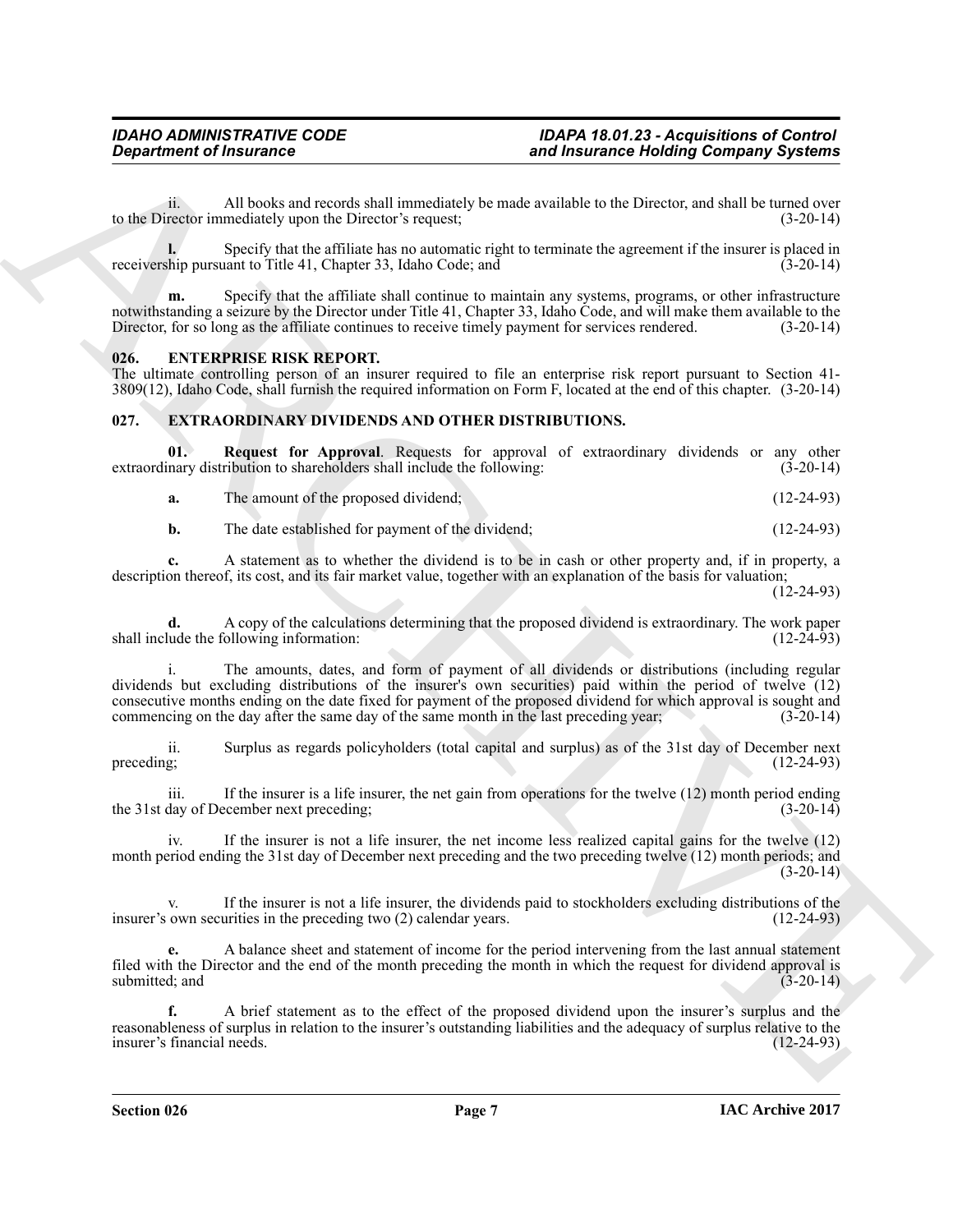<span id="page-7-3"></span>**02. Other Dividends**. Subject to Section 41-3812, Idaho Code, each registered insurer shall report to the Director all dividends and other distributions to shareholders within fifteen (15) business days following the declaration thereof, including the same information required by Subsections 027.01.d.  $(3-20-14)$ declaration thereof, including the same information required by Subsections 027.01.d.

## <span id="page-7-2"></span><span id="page-7-0"></span>**028. ADEQUACY OF SURPLUS.**

**Expanding of Francois Constraints Constraint in Section 10.3012 has been absorped to belief the same of the same of the same of the same of the same of the same of the same of the same of the same of the same of the same** The factors set forth in Section 41-3811, Idaho Code, are not intended to be an exhaustive list. In determining the adequacy and reasonableness of the insurer's surplus, no single factor is necessarily controlling. The Director, instead, will consider the net effect of all of these factors, plus other factors bearing on the financial condition of the insurer. In comparing the surplus maintained by other insurers, the Director will consider the extent to which each of these factors varies from company to company and in determining the quality and liquidity of investments in subsidiaries, the Director will consider the individual subsidiary and may discount or disallow its valuation to the extent that the individual investments so warrant. (3-20-14) extent that the individual investments so warrant.

## <span id="page-7-1"></span>**029. -- 999. (RESERVED)**

#### <span id="page-7-4"></span>**FORM A STATEMENT REGARDING THE ACQUISTION OF CONTROL OF OR MERGER WITH A DOMESTIC INSURER**

 $\mathcal{L}_\text{max}$  and  $\mathcal{L}_\text{max}$  and  $\mathcal{L}_\text{max}$  and  $\mathcal{L}_\text{max}$  and  $\mathcal{L}_\text{max}$ (Name of Domestic Insurer)

BY

 $\mathcal{L}_\text{max}$  and  $\mathcal{L}_\text{max}$  and  $\mathcal{L}_\text{max}$  and  $\mathcal{L}_\text{max}$  and  $\mathcal{L}_\text{max}$ (Name of Acquiring Person, Applicant)

Filed with the Insurance Department of Idaho

Dated:  $20$ 

Name, title, address and telephone number of individual to whom notices and correspondence concerning this statement should be addressed:

## <span id="page-7-6"></span>**ITEM 1. METHOD OF ACQUISITION.**

State the name and address of the domestic insurer to which this application relates and a brief description of how control is to be acquired.

## **ITEM 2. IDENTITY AND BACKGROUND OF THE APPLICANT.**

\_\_\_\_\_\_\_\_\_\_\_\_\_\_\_\_\_\_\_\_\_\_\_\_\_\_\_\_\_\_\_\_\_\_\_\_\_\_\_\_\_\_\_\_\_\_\_\_\_\_\_\_\_\_\_\_\_\_\_\_

\_\_\_\_\_\_\_\_\_\_\_\_\_\_\_\_\_\_\_\_\_\_\_\_\_\_\_\_\_\_\_\_\_\_\_\_\_\_\_\_\_\_\_\_\_\_\_\_\_\_\_\_\_\_\_\_\_\_\_\_ \_\_\_\_\_\_\_\_\_\_\_\_\_\_\_\_\_\_\_\_\_\_\_\_\_\_\_\_\_\_\_\_\_\_\_\_\_\_\_\_\_\_\_\_\_\_\_\_\_\_\_\_\_\_\_\_\_\_\_\_

\_\_\_\_\_\_\_\_\_\_\_\_\_\_\_\_\_\_\_\_\_\_\_\_\_\_\_\_\_\_\_\_\_\_\_\_\_\_\_\_\_\_\_\_\_\_\_\_\_\_\_\_\_\_\_\_\_\_\_\_

 $\_$  ,  $\_$  ,  $\_$  ,  $\_$  ,  $\_$  ,  $\_$  ,  $\_$  ,  $\_$  ,  $\_$  ,  $\_$  ,  $\_$  ,  $\_$  ,  $\_$  ,  $\_$  ,  $\_$  ,  $\_$  ,  $\_$  ,  $\_$ 

<span id="page-7-5"></span>a. State the name and address of the applicant seeking to acquire control over the insurer.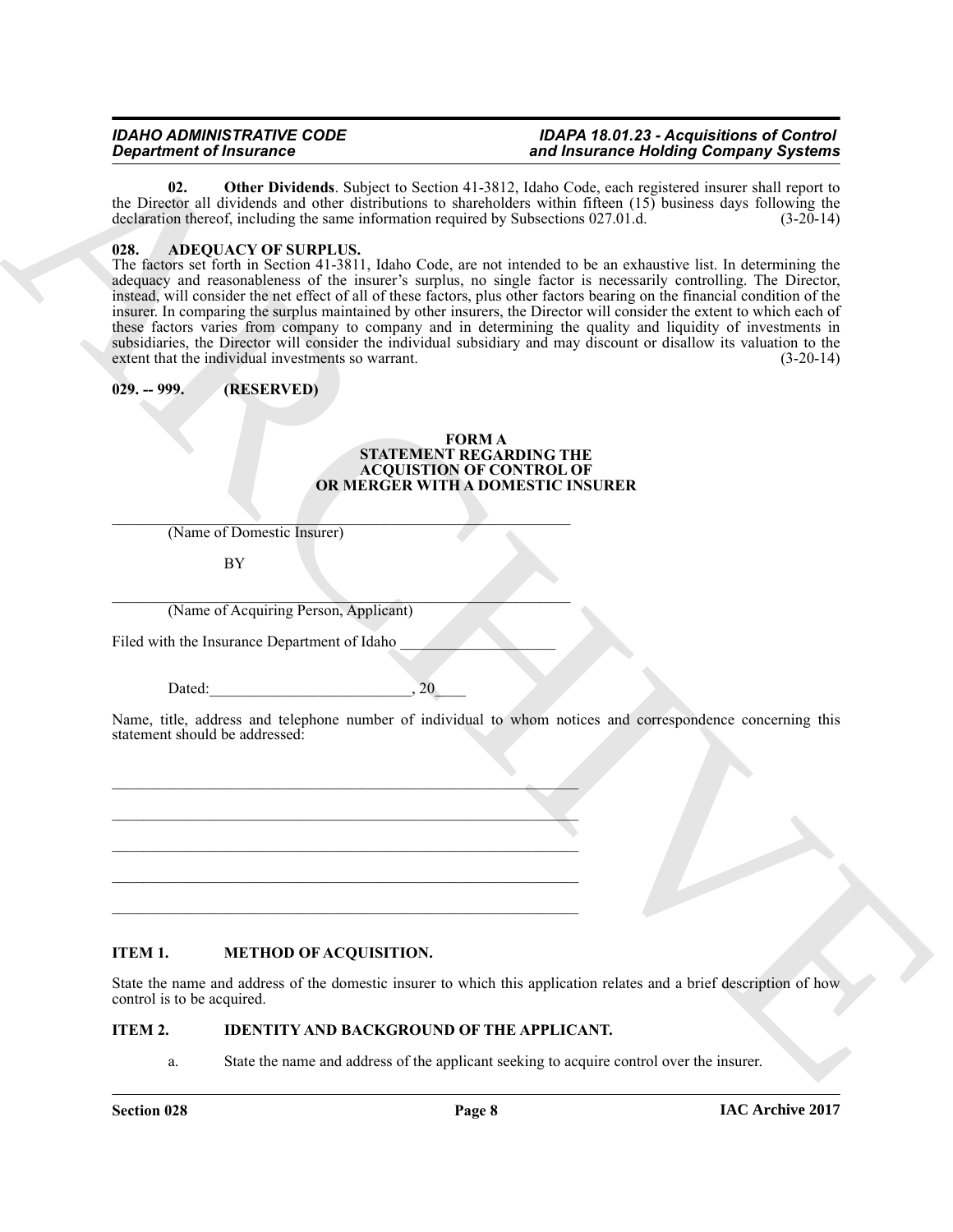b. If the applicant is not an individual, state the nature of its business operations for the past five (5) years or for such lesser period as such person and any predecessors thereof shall have been in existence. Briefly describe the business intended to be done by the applicant and the applicant's subsidiaries.

**Exparament of fractronic energy and the state of the state of the loading Company Systems<br>
years, or the state included and the state of the state of the state of the state of the state of the state of the state of the s** c. Furnish a chart or listing clearly presenting the identities of the interrelationships among the applicant and all affiliates of the applicant. Indicate in such chart or listing the percentage of voting securities of each such person which is owned or controlled by the applicant or by any other such person. If control of any person is maintained other than by ownership or control of voting securities, indicate the basis of such control. As to each person specified in such chart or listing, indicate the type of organization (e.g., corporation, trust, partnership) and the state or other jurisdiction of domicile. If court proceedings involving a reorganization or liquidation are pending with respect to any such person, indicate which person, and set forth the title of the court, nature of proceedings and the date when commenced.

## <span id="page-8-1"></span>**ITEM 3. IDENTITY AND BACKGROUND OF INDIVIDUALS ASSOCIATED WITH THE APPLICANT.**

On the biographical affidavit, include a third party background check, and state the following with respect to (1) the applicant if he is an individual or (2) all persons who are directors, executive officers or owners of ten percent (10%) or more of the voting securities of the applicant if the applicant is not an individual:

a. Name and business address;

b. Present principal business activity, occupation or employment, including position and office held and the name, principal business and address of any corporation or other organization in which such employment is carried on;

c. Material occupations, positions, offices or employments during the last five (5) years, giving the starting and ending dates of each and the name, principal business and address of any business corporation or other organization in which each such occupation, position, office or employment was carried on; if any such occupation, position, office or employment required licensing by or registration with any federal, state or municipal governmental agency, indicate such fact, the current status of such licensing or registration, and an explanation of any surrender, revocation, suspension or disciplinary proceedings in connection therewith.

d. Whether or not such person has ever been convicted in a criminal proceeding (excluding minor traffic violations) during the last ten  $(10)$  years and, if so, give the date, nature of conviction, name and location of court, and penalty imposed or other disposition of the case.

## <span id="page-8-2"></span>**ITEM 4. NATURE, SOURCE AND AMOUNT OF CONSIDERATION.**

a. Describe the nature, source and amount of funds or other considerations used or to be used in effecting the merger or other acquisition of control. If any part of the same is represented or is to be represented by funds or other consideration borrowed or otherwise obtained for the purpose of acquiring, holding, or trading securities, furnish a description of the transaction, the names of the parties thereto, the relationship, if any, between the borrower and the lender, the amounts borrowed or to be borrowed, and copies of all agreements, promissory notes and security arrangements relating thereto.

<span id="page-8-0"></span>b. Explain the criteria used in determining the nature and amount of such consideration.

If the source of the consideration is a loan made in the lender's ordinary course of business and if the applicant wishes the identity of the lender to remain confidential, he must specifically request that the identity be kept confidential.

## **ITEM 5. FUTURE PLANS FOR INSURER.**

Describe any plans or proposals which the applicant may have to declare as an extraordinary dividend, to liquidate the insurer, to sell its assets to or merge it with any person or persons or to make any other material change in its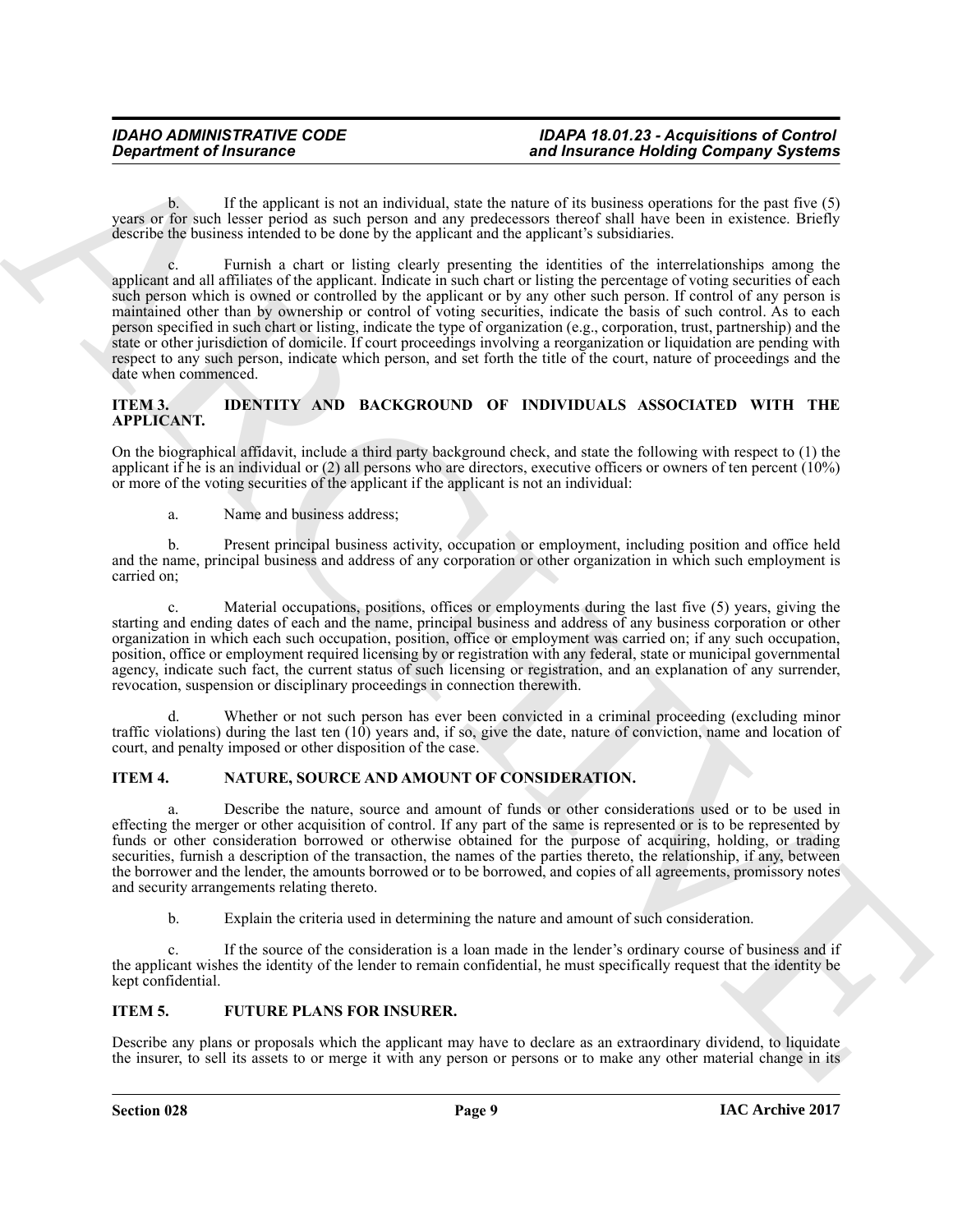business operations or corporate structure or management.

## <span id="page-9-6"></span>**ITEM 6. VOTING SECURITIES TO BE ACQUIRED.**

State the number of shares of the insurer's voting securities which the applicant, its affiliates and any person listed in Item 3 plan to acquire, and the terms of the offer, request, invitation, agreement or acquisition, and a statement as to the method by which the fairness of the proposal was arrived at.

## <span id="page-9-3"></span>**ITEM 7. OWNERSHIP OF VOTING SECURITIES.**

State the amount of each class of any voting security of the insurer which is beneficially owned or concerning which there is a right to acquire beneficial ownership by the applicant, its affiliates or any person listed in Item 3.

## <span id="page-9-1"></span>**ITEM 8. CONTRACTS, ARRANGEMENTS, OR UNDERSTANDINGS WITH RESPECT TO VOTING SECURITIES OF THE INSURER.**

**Expansion of Insurance <br>
Similar temperature and the measurements and the measurement and the measurement of the measurement of the measurement of the measurement of the measurement of the measurement of the measurement** Give a full description of any contracts, arrangements or understandings with respect to any voting security of the insurer in which the applicant, its affiliates or any persons listed in Item 3 is involved, including but not limited to transfer of any of the securities, joint ventures, loan or option arrangements, puts or calls, guarantees of loans, guarantees against loss or guarantees of profits, division of losses or profits, or the giving or withholding of proxies. Such description shall identify the persons with whom the contracts, arrangements or understandings have been entered into.

## <span id="page-9-4"></span>**ITEM 9. RECENT PURCHASES OF VOTING SECURITIES.**

Describe any purchases of any voting securities of the insurer by the applicant, its affiliates or any person listed in Item 3 during the twelve (12) calendar months preceding the filing of this statement. Include in the description the dates of purchase, the names of the purchasers, and the consideration paid or agreed to be paid therefor. State whether any such shares so purchased are hypothecated.

## <span id="page-9-5"></span>**ITEM 10. RECENT RECOMMENDATIONS TO PURCHASE.**

Describe any recommendations to purchase any voting security of the insurer made by the applicant, its affiliates or any person listed in Item 3, or by anyone based upon interviews or at the suggestion of the applicant, its affiliates or any person listed in Item 3 during the twelve (12) calendar months preceding the filing of this statement.

## <span id="page-9-0"></span>**ITEM 11. AGREEMENTS WITH BROKER-DEALERS.**

Describe the terms of any agreement, contract or understanding made with any broker-dealer as to solicitation of voting securities of the insurer for tender, and the amount of any fees, commissions or other compensation to be paid to broker-dealers with regard thereto.

## <span id="page-9-2"></span>**ITEM 12. FINANCIAL STATEMENTS AND EXHIBITS.**

a. Financial statements, exhibits, and three-year financial projections of the insurer(s) shall be attached to this statement as an appendix, but list under this item the financial statements and exhibits so attached.

b. The financial statements shall include the annual financial statements of the persons identified in Item  $2(c)$ ) for the preceding five (5) fiscal years (or for such lesser period as such applicant and its affiliates and any predecessors thereof shall have been in existence), and similar information covering the period from the end of such person's last fiscal year, if the information is available. The statements may be prepared on either an individual basis, or, unless the Director otherwise requires, on a consolidated basis if consolidated statements are prepared in the usual course of business.

The annual financial statements of the applicant shall be accompanied by the certificate of an independent public accountant to the effect that such statements present fairly the financial position of the applicant and the results of its operations for the year then ended, in conformity with generally accepted accounting principles or with requirements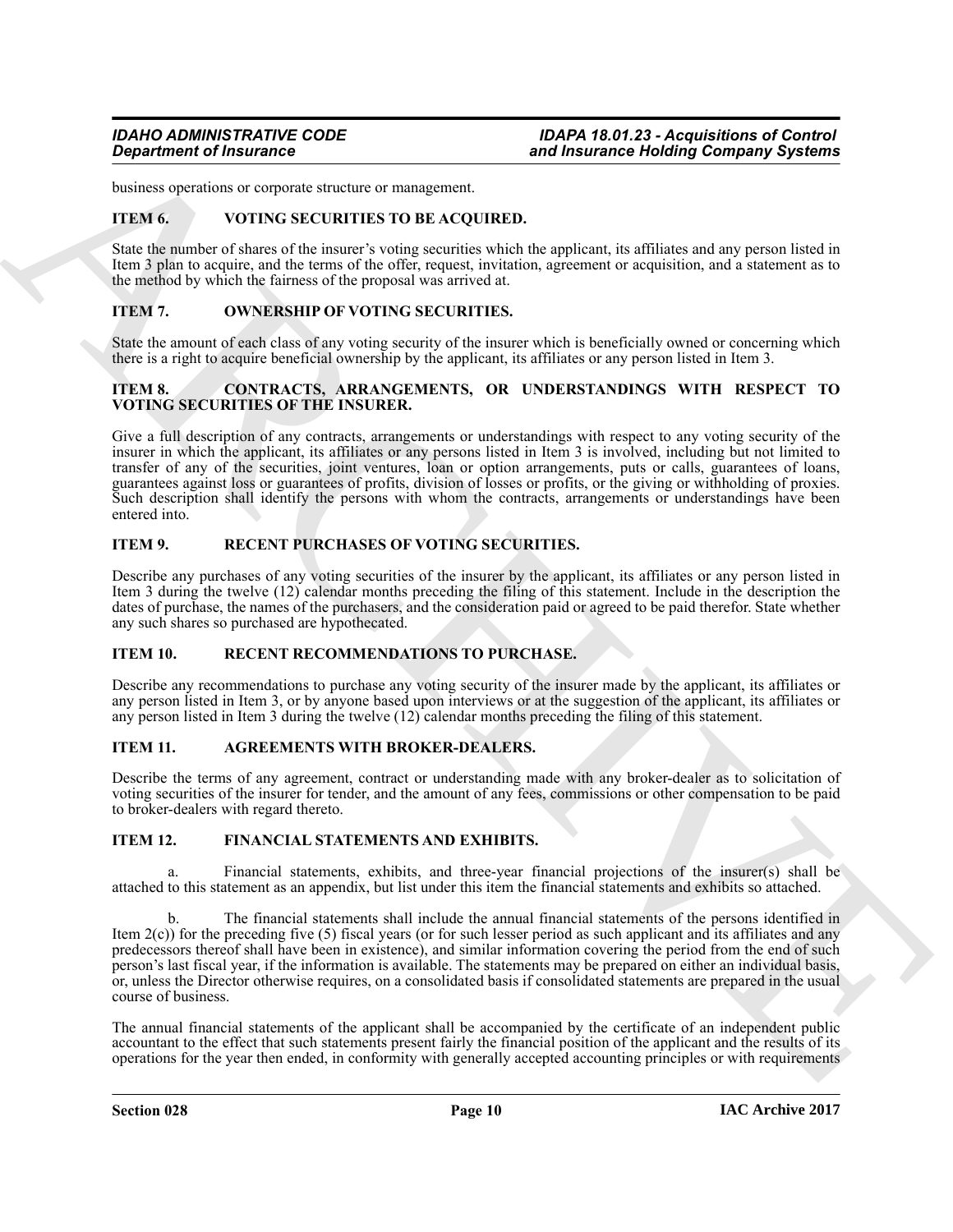of insurance or other accounting principles prescribed or permitted under law. If the applicant is an insurer which is actively engaged in the business of insurance, the financial statements need not be certified, provided they are based on the Annual Statement of such person filed with the insurance department of the person's domiciliary state and are in accordance with the requirements of insurance or other accounting principles prescribed or permitted under the law and regulations of such state.

c. File as exhibits copies of all tender offers for, requests or invitations for, tenders of, exchange offers for, and agreements to acquire or exchange any voting securities of the insurer and (if distributed) of additional soliciting material relating thereto, any proposed employment, consultation, advisory or management contracts concerning the insurer, annual reports to the stockholders of the insurer and the applicant for the last two fiscal years, and any additional documents or papers required by Form A or Sections 011 and 013.

## <span id="page-10-0"></span>**ITEM 13. AGREEMENT REQUIREMENTS FOR ENTERPRISE RISK MANAGEMENT**

Applicant agrees to provide, to the best of its knowledge and belief, the information required by Form F within fifteen (15) days after the end of the month in which the acquisition of control occurs.

## **ITEM 14. SIGNATURE AND CERTIFICATION.**

<span id="page-10-1"></span>Signature and certifications required as follows:

### **SIGNATURE**

|                                                            | Pursuant to the requirements of Section 41-3804, Idaho Code, |  |
|------------------------------------------------------------|--------------------------------------------------------------|--|
| as caused this application to be duly signed on its behalf |                                                              |  |
| in the City of                                             | and State of                                                 |  |
| on the<br>dav                                              |                                                              |  |
|                                                            |                                                              |  |

Pursuant to the requirements of Section 41-3804, Idaho Code, has caused this application to be duly signed on its behalf in the City of \_\_\_\_\_\_\_\_\_\_\_\_ and State of on the day and  $20$ 

(SEAL)

\_\_\_\_\_\_\_\_\_\_\_\_\_\_\_\_\_\_\_\_\_\_\_\_\_\_\_\_\_ (Name of Applicant)

BY:

\_\_\_\_\_\_\_\_\_\_\_\_\_\_\_\_\_\_\_\_\_\_\_\_\_\_\_\_ (Name) (Title)

ATTEST:

\_\_\_\_\_\_\_\_\_\_\_\_\_\_\_\_\_\_\_\_\_\_\_\_\_\_\_ (Signature of Officer)

\_\_\_\_\_\_\_\_\_\_\_\_\_\_\_\_\_\_\_\_\_\_\_\_\_\_\_ (Title)

**CERTIFICATION** 

**Signal from the financial control in the space of the space of the space of the space of the space of the space of the space of the space of the space of the space of the space of the space of the space of the space of t** The undersigned deposes and says that (s)he has duly executed the attached application dated \_\_\_\_\_\_\_\_\_\_\_\_\_\_\_\_\_\_\_ 20\_\_\_\_, for and on behalf of (Name of Applicant) that (s)he is the  $($ Title of Officer) of such company and that (s)he is authorized to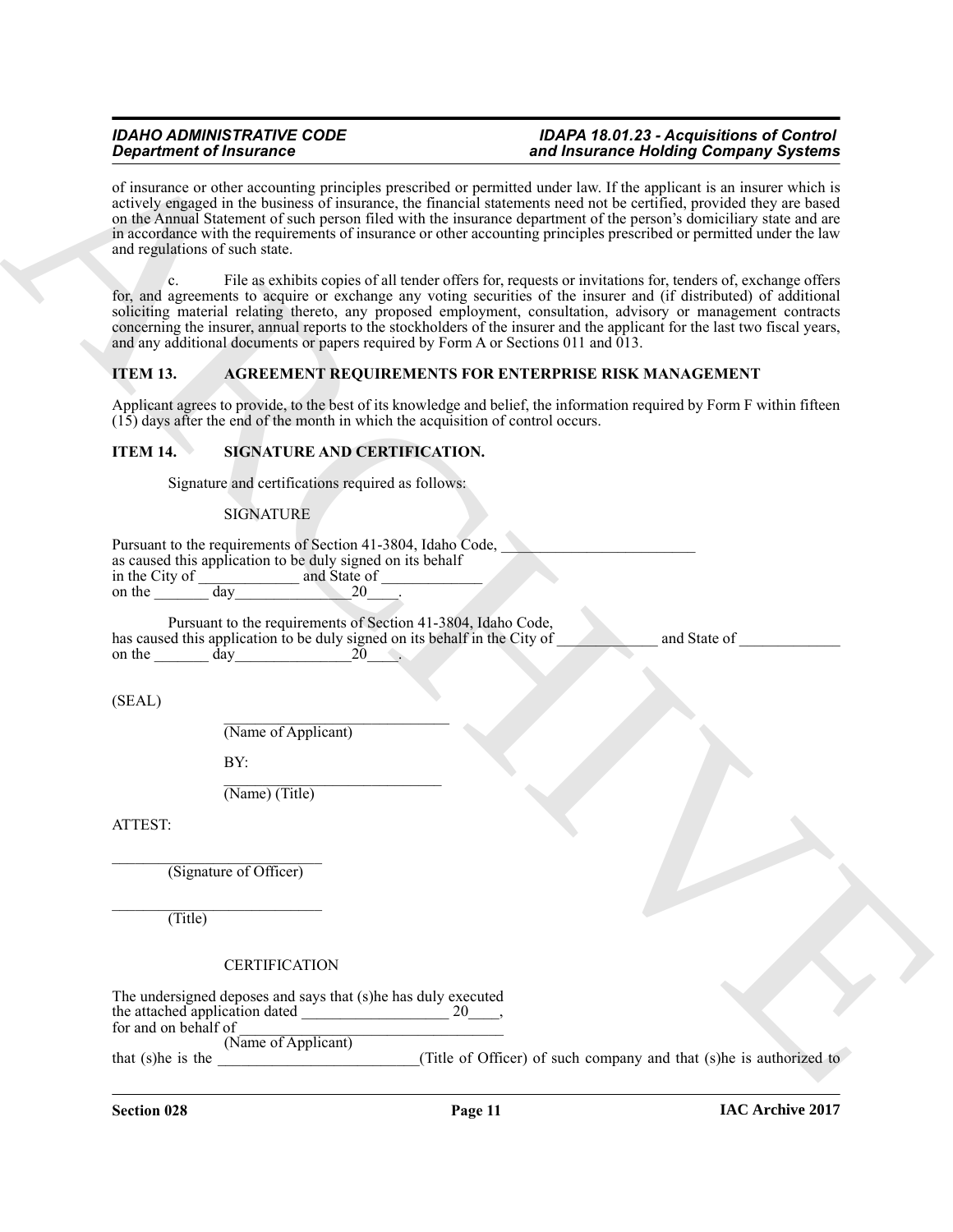execute and file such instrument. Deponent further says that (s)he is familiar with the instrument and the contents thereof, and that the facts therein set forth are true to the best of his/her knowledge, information and belief.

 $(Signature)$ 

(Type or print name beneath)\_\_\_\_\_\_\_\_\_\_\_\_\_\_\_\_\_\_\_\_\_\_\_\_

**Experiment of Francisco Control (1988)** and the second time is a second the state of the following Company Systems<br>
shown and the material state of the state of the state is the state in the state of the state of the sta The undersigned deposes and says that (s)he has duly executed the attached application dated  $\frac{1}{20}$ , 20  $\frac{1}{20}$ , for and on behalf of  $\frac{1}{20}$  (Name of Applicant); that (s)he is the \_\_\_\_\_\_\_\_\_\_\_\_\_\_\_\_\_\_\_\_(Title of Officer) of such company and that (s)he is authorized to execute and file such instrument. Deponent further says that (s)he is familiar with the instrument and the contents execute and file such instrument. Deponent further says that (s)he is familiar with the instrument and the thereof, and that the facts therein set forth are true to the best of his/her knowledge, information and belief. (Signature)\_\_\_\_\_\_\_\_\_\_\_\_\_\_\_\_\_\_\_\_\_\_\_\_

(Type or print name beneath)\_\_\_\_\_\_\_\_\_\_\_\_\_\_\_\_\_\_\_\_\_\_\_\_

## <span id="page-11-0"></span>**FORM B**

## **INSURANCE HOLDING COMPANY SYSTEM ANNUAL REGISTRATION STATEMENT**

Filed with the Insurance Department of the State of Idaho

By

Name of Registrant

On behalf of the following insurance companies:

Name Address

Date:  $20$ 

Name, Title, Address and telephone number of individual to whom notices and correspondence concerning this statement should be addressed:  $\_$  , and the set of the set of the set of the set of the set of the set of the set of the set of the set of the set of the set of the set of the set of the set of the set of the set of the set of the set of the set of th

## <span id="page-11-1"></span>**ITEM 1. IDENTITY AND CONTROL OF REGISTRANT.**

 $\_$  , and the set of the set of the set of the set of the set of the set of the set of the set of the set of the set of the set of the set of the set of the set of the set of the set of the set of the set of the set of th  $\_$  , and the set of the set of the set of the set of the set of the set of the set of the set of the set of the set of the set of the set of the set of the set of the set of the set of the set of the set of the set of th  $\_$  , and the set of the set of the set of the set of the set of the set of the set of the set of the set of the set of the set of the set of the set of the set of the set of the set of the set of the set of the set of th  $\_$  , and the set of the set of the set of the set of the set of the set of the set of the set of the set of the set of the set of the set of the set of the set of the set of the set of the set of the set of the set of th  $\_$  , and the set of the set of the set of the set of the set of the set of the set of the set of the set of the set of the set of the set of the set of the set of the set of the set of the set of the set of the set of th

\_\_\_\_\_\_\_\_\_\_\_\_\_\_\_\_\_\_\_\_\_\_\_\_\_\_\_\_\_\_\_\_\_\_\_\_\_\_\_\_\_\_\_\_\_\_\_\_\_\_\_\_\_\_\_\_\_\_\_ \_\_\_\_\_\_\_\_\_\_\_\_\_\_\_\_\_\_\_\_\_\_\_\_\_\_\_\_\_\_\_\_\_\_\_\_\_\_\_\_\_\_\_\_\_\_\_\_\_\_\_\_\_\_\_\_\_\_\_  $\mathcal{L}_\text{max}$  and  $\mathcal{L}_\text{max}$  and  $\mathcal{L}_\text{max}$  and  $\mathcal{L}_\text{max}$  and  $\mathcal{L}_\text{max}$ \_\_\_\_\_\_\_\_\_\_\_\_\_\_\_\_\_\_\_\_\_\_\_\_\_\_\_\_\_\_\_\_\_\_\_\_\_\_\_\_\_\_\_\_\_\_\_\_\_\_\_\_\_\_\_\_\_\_\_ \_\_\_\_\_\_\_\_\_\_\_\_\_\_\_\_\_\_\_\_\_\_\_\_\_\_\_\_\_\_\_\_\_\_\_\_\_\_\_\_\_\_\_\_\_\_\_\_\_\_\_\_\_\_\_\_\_\_\_

Furnish the exact name of each insurer registering or being registered (hereinafter called "the Registrant"), the home office address and principal executive offices of each; the date on which each Registrant became part of the insurance holding company system; and the method(s) by which control of each Registrant was acquired and is maintained.

## <span id="page-11-2"></span>**ITEM 2. ORGANIZATIONAL CHART.**

Furnish a chart or listing clearly presenting the identities of and interrelationships among all affiliated persons within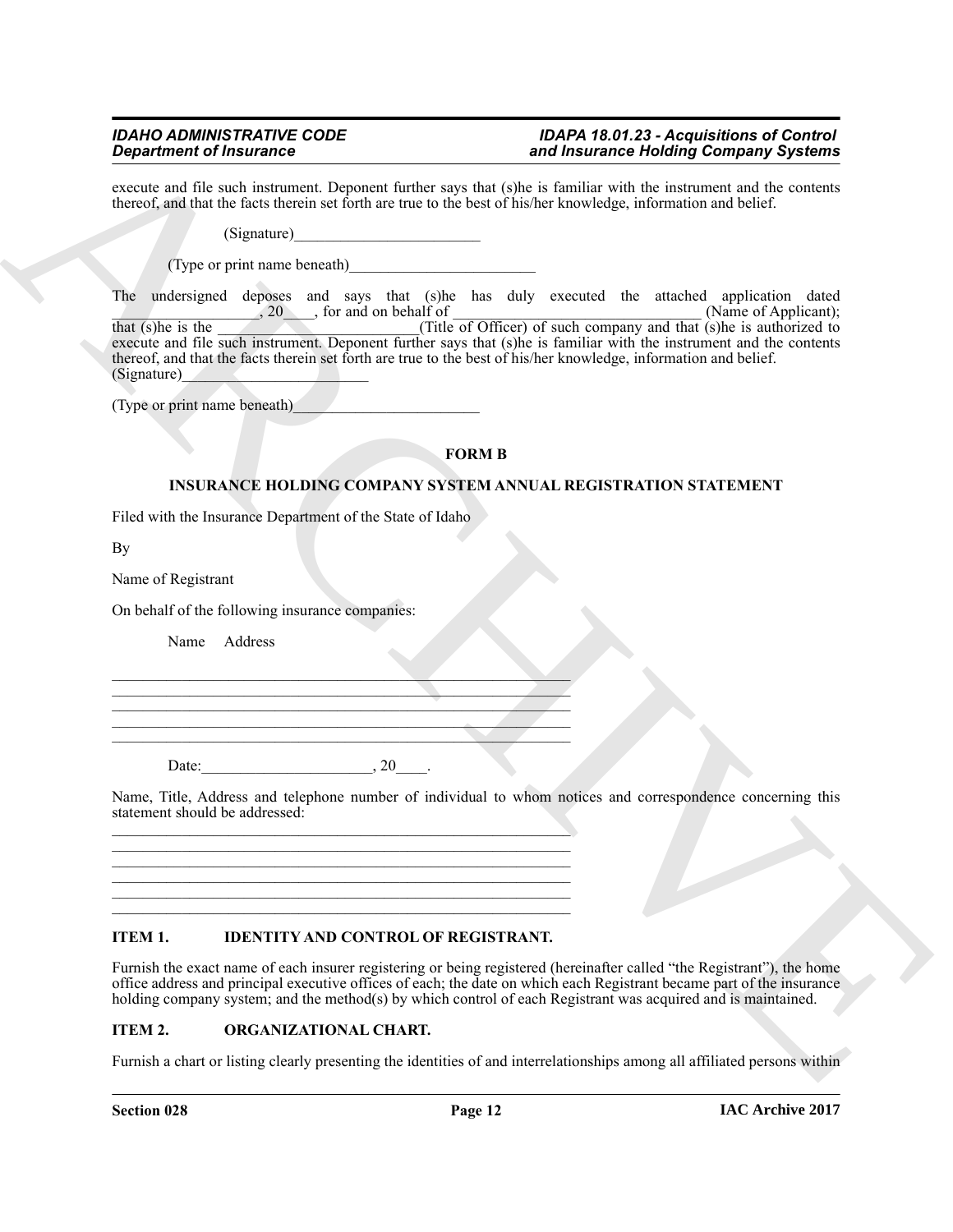the insurance holding company system. The chart or listing should show the percentage of each class of voting securities of each affiliate which is owned, directly or indirectly, by another affiliate. If control of any person within the system is maintained other than by the ownership or control of voting securities, indicate the basis of control. As to each person specified in the chart or listing, indicate the type of organization (e.g., corporation, trust, partnership) and the state or other jurisdiction of domicile.

## **ITEM 3. THE ULTIMATE CONTROLLING PERSON.**

As to the ultimate controlling person in the insurance holding company system, furnish the following information:

- <span id="page-12-1"></span>a. Name.
- b. Home office address.
- c. Principal executive office address.
- d. The organizational structure of the person, i.e., corporation, partnership, individual, trust, etc.
- e. The principal business of the person.

f. The name and address of any person who holds or owns ten percent (10%) or more of any class of voting security, the class of such security, the number of shares held of record or known to be beneficially owned, and the percentage of class so held or owned; and

If court proceedings involving a reorganization or liquidation are pending, indicate the title and location of the court, the nature of proceedings and the date when commenced.

## <span id="page-12-0"></span>**ITEM 4. BIOGRAPHICAL INFORMATION.**

**Experimental information**<br>
But the manner additional information and the interaction of the distribution of the manner of the company problem.<br>
Archives the company problem, the characteristic process in the company of t If the ultimate controlling person is a corporation, an organization, a limited liability company, or other legal entity, furnish the following information for the directors and executive officers of the ultimate controlling person: the individual's name and address, his or her principal occupation and all offices and positions held during the past five (5) years, and any conviction of crimes other than minor traffic violations. If the ultimate controlling person is an individual, furnish the individual's name and address, his or her principal occupation and all offices and positions held during the past five (5) years, and any conviction of crimes other than minor traffic violations.

## <span id="page-12-2"></span>**ITEM 5. TRANSACTIONS AND AGREEMENTS.**

Briefly describe the following agreements in force, and transactions currently outstanding or which have occurred during the last calendar year between the Registrant and its affiliates:

a. Loans, other investments, or purchases, sales or exchanges of securities of the affiliates by the Registrant or of the Registrant by its affiliates;

- b. Purchases, sales or exchanges of assets;
- c. Transactions not in the ordinary course of business;

d. Guarantees or undertakings for the benefit of an affiliate which result in an actual contingent exposure of the Registrant's assets to liability, other than insurance contracts entered into in the ordinary course of the Registrant's business;

- e. All management agreements, service contracts and cost-sharing arrangements;
- f. Reinsurance agreements;
- g. Dividends and other distributions to shareholders;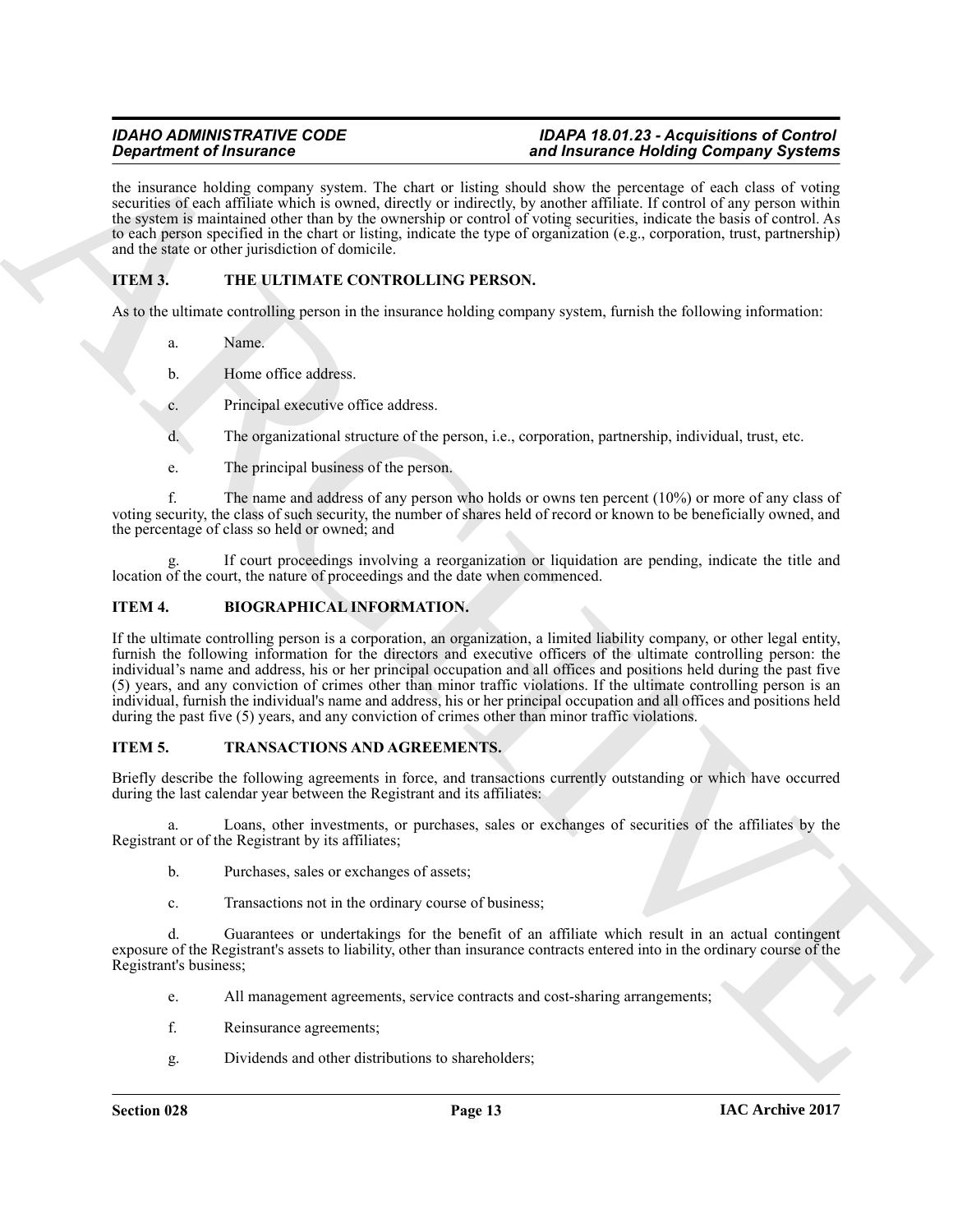h. Consolidated tax allocation agreements; and

i. Any pledge of the Registrant's stock and/or of the stock of any subsidiary or controlling affiliate, for a loan made to any member of the insurance holding company system.

No information need be disclosed if such information is not material for purposes of Section 41-3809, Idaho Code. Sales, purchases, exchanges, loans or extensions of credit, investments or guarantees involving one-half of one percent (1%) or less of the Registrant's admitted assets as of the 3lst day of December next preceding shall not be deemed material.

The description shall be in a manner as to permit the proper evaluation thereof by the Director, and shall include at least the following: the nature and purpose of the transaction, the nature and amounts of any payments or transfers of assets between the parties; the identity of all parties to the transaction; and relationship of the affiliated parties to the Registrant.

## <span id="page-13-1"></span>**ITEM 6. LITIGATION OR ADMINISTRATIVE PROCEEDINGS.**

Provide a brief description of any litigation or administrative proceedings of the following types, either then pending or concluded within the preceding fiscal year, to which the ultimate controlling person or any of its directors or executive officers was a party or of which the property of any such person is or was the subject; give the names of the parties and the court or agency in which such litigation or proceeding is or was pending:

a. Criminal prosecutions or administrative proceedings by any government agency or authority which may be relevant to the trustworthiness of any party thereto; and

b. Proceedings which may have a material effect upon the solvency or capital structure of the ultimate holding company including, but not necessarily limited to, bankruptcy, receivership or other corporate reorganizations.

## <span id="page-13-2"></span>**ITEM 7. STATEMENT REGARDING PLAN OR SERIES OF TRANSACTIONS.**

The insurer shall furnish a statement that transactions entered into since the filing of the prior year's annual registration statement are not part of a plan or series of like transactions, the purpose of which is to avoid statutory threshold amounts and the review that might otherwise occur.

## <span id="page-13-0"></span>**ITEM 8. FINANCIAL STATEMENTS AND EXHIBITS.**

a. Financial statements and exhibits should be attached to this statement as an appendix, but list under this item the financial statements and exhibits so attached.

b. If the ultimate controlling person is a corporation, an organization, a limited liability company, or other legal entity, the financial statements shall include the annual financial statements of the ultimate controlling person in the insurance holding company system as of the end of the person's latest fiscal year.

**Expansion of Insurance<br>
Sind Insurance Holding Company Systems<br>
Conscillate Lat. Constraints: such angles of the stock of the stock of the standard or outside<br>
For a something to stand the standard constraints: such angl** If at the time of the initial registration, the annual financial statements for the latest fiscal year are not available, annual statements for the previous fiscal year may be filed and similar financial information shall be filed for any subsequent period to the extent such information is available. Such financial statements may be prepared on either an individual basis, or unless the Director otherwise requires, on a consolidated basis if such consolidated statements are prepared in the usual course of business.

Other than with respect to the foregoing, such financial statement shall be filed in a standard form and format adopted by the National Association of Insurance Commissioners, unless an alternative form is accepted by the Director. Documentation and financial statements filed with the Securities and Exchange Commission or audited GAAP financial statements shall be deemed to be an appropriate form and format.

Unless the Director otherwise permits, the annual financial statements shall be accompanied by the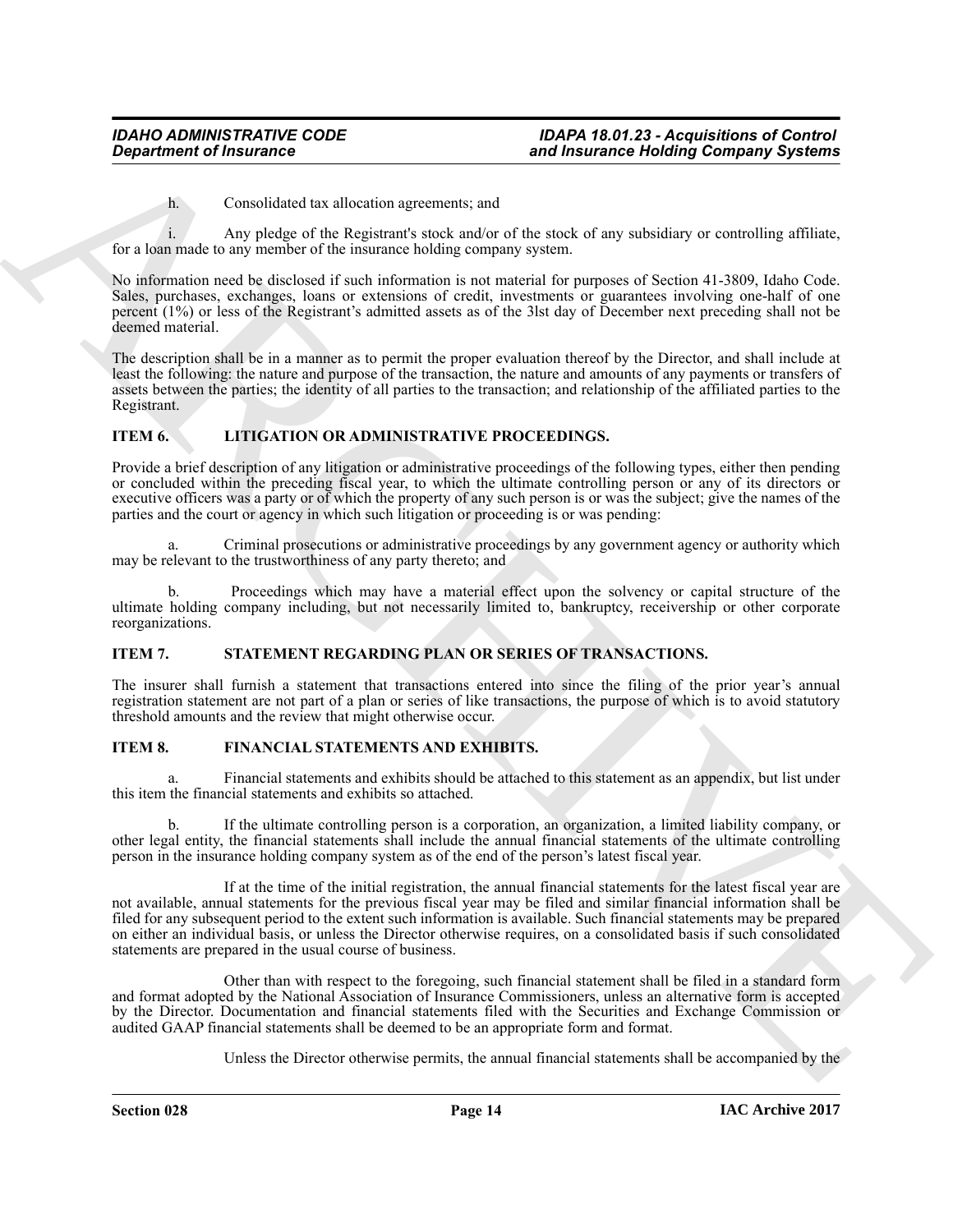## <span id="page-14-0"></span>**ITEM 9. FORM C REQUIRED.**

## <span id="page-14-1"></span>**ITEM 10. SIGNATURES AND CERTIFICATION.**

|                 | <b>Department of Insurance</b>                                                                                                                                       | and Insurance Holding Company Systems                                                                                                                                                                                                                                                                                                                                                                                                                                                                                                                                                                                                                                                                                                        |
|-----------------|----------------------------------------------------------------------------------------------------------------------------------------------------------------------|----------------------------------------------------------------------------------------------------------------------------------------------------------------------------------------------------------------------------------------------------------------------------------------------------------------------------------------------------------------------------------------------------------------------------------------------------------------------------------------------------------------------------------------------------------------------------------------------------------------------------------------------------------------------------------------------------------------------------------------------|
|                 | prescribed or permitted under the law and regulations of that state.                                                                                                 | certificate of an independent public accountant to the effect that such statements present fairly the financial position<br>of the ultimate controlling person and the results of its operations for the year then ended, in conformity with<br>generally accepted accounting principles or with requirements of insurance or other accounting principles prescribed<br>or permitted under law. If the ultimate controlling person is an insurer which is actively engaged in the business of<br>insurance, the annual financial statements need not be certified, provided they are based on the Annual Statement of<br>the insurer's domiciliary state and are in accordance with requirements of insurance or other accounting principles |
|                 | with generally accepted accounting principles.                                                                                                                       | Any ultimate controlling person who is an individual may file personal financial statements that<br>have been reviewed rather than audited by an independent public accountant. The review shall be conducted in<br>accordance with standards for review of personal financial statements published in the Personal Financial Statements<br>Guide by the American Institute of Certified Public Accountants. Personal financial statements shall be accompanied<br>by the independent public accountant's Standard Review Report stating that the accountant is not aware of any<br>material modifications that should be made to the financial statements in order for the statements to be in conformity                                   |
|                 | by Form B or Sections 011 and 013 of these rules.                                                                                                                    | Exhibits shall include copies of the latest annual reports to shareholders of the ultimate controlling<br>person and proxy material used by the ultimate controlling person; and any additional documents or papers required                                                                                                                                                                                                                                                                                                                                                                                                                                                                                                                 |
| ITEM 9.         | <b>FORM C REQUIRED.</b>                                                                                                                                              |                                                                                                                                                                                                                                                                                                                                                                                                                                                                                                                                                                                                                                                                                                                                              |
|                 |                                                                                                                                                                      | A Form C, Summary of Changes to Registration Statement, must be prepared and filed with this Form B.                                                                                                                                                                                                                                                                                                                                                                                                                                                                                                                                                                                                                                         |
| <b>ITEM 10.</b> | SIGNATURES AND CERTIFICATION.                                                                                                                                        |                                                                                                                                                                                                                                                                                                                                                                                                                                                                                                                                                                                                                                                                                                                                              |
|                 | Signatures and certification of the form as follows:<br><b>SIGNATURE</b>                                                                                             |                                                                                                                                                                                                                                                                                                                                                                                                                                                                                                                                                                                                                                                                                                                                              |
|                 | Pursuant to the requirements of Section 41-3809, Idaho Code,<br>the Registrant has caused this registration statement<br>to be duly signed on its behalf in the City |                                                                                                                                                                                                                                                                                                                                                                                                                                                                                                                                                                                                                                                                                                                                              |
| (SEAL)          |                                                                                                                                                                      |                                                                                                                                                                                                                                                                                                                                                                                                                                                                                                                                                                                                                                                                                                                                              |
|                 | (Name of Registrant)<br>BY                                                                                                                                           |                                                                                                                                                                                                                                                                                                                                                                                                                                                                                                                                                                                                                                                                                                                                              |
| Attest:         | (Name)                                                                                                                                                               |                                                                                                                                                                                                                                                                                                                                                                                                                                                                                                                                                                                                                                                                                                                                              |
|                 | (Signature of Officer)                                                                                                                                               |                                                                                                                                                                                                                                                                                                                                                                                                                                                                                                                                                                                                                                                                                                                                              |
|                 | (Title)<br><b>CERTIFICATION</b>                                                                                                                                      |                                                                                                                                                                                                                                                                                                                                                                                                                                                                                                                                                                                                                                                                                                                                              |
|                 | The undersigned deposes and says that (s)he has duly executed<br>the attached registration statement dated __________________<br>20___, for and on behalf of         |                                                                                                                                                                                                                                                                                                                                                                                                                                                                                                                                                                                                                                                                                                                                              |
|                 |                                                                                                                                                                      | (Name of Company)                                                                                                                                                                                                                                                                                                                                                                                                                                                                                                                                                                                                                                                                                                                            |
|                 | that $(s)$ he is the $\_\_$                                                                                                                                          | of such,                                                                                                                                                                                                                                                                                                                                                                                                                                                                                                                                                                                                                                                                                                                                     |
|                 |                                                                                                                                                                      |                                                                                                                                                                                                                                                                                                                                                                                                                                                                                                                                                                                                                                                                                                                                              |
|                 |                                                                                                                                                                      | (Name of Company)<br>company and that (s)he has authority to execute and file such instrument. Deponent further says                                                                                                                                                                                                                                                                                                                                                                                                                                                                                                                                                                                                                         |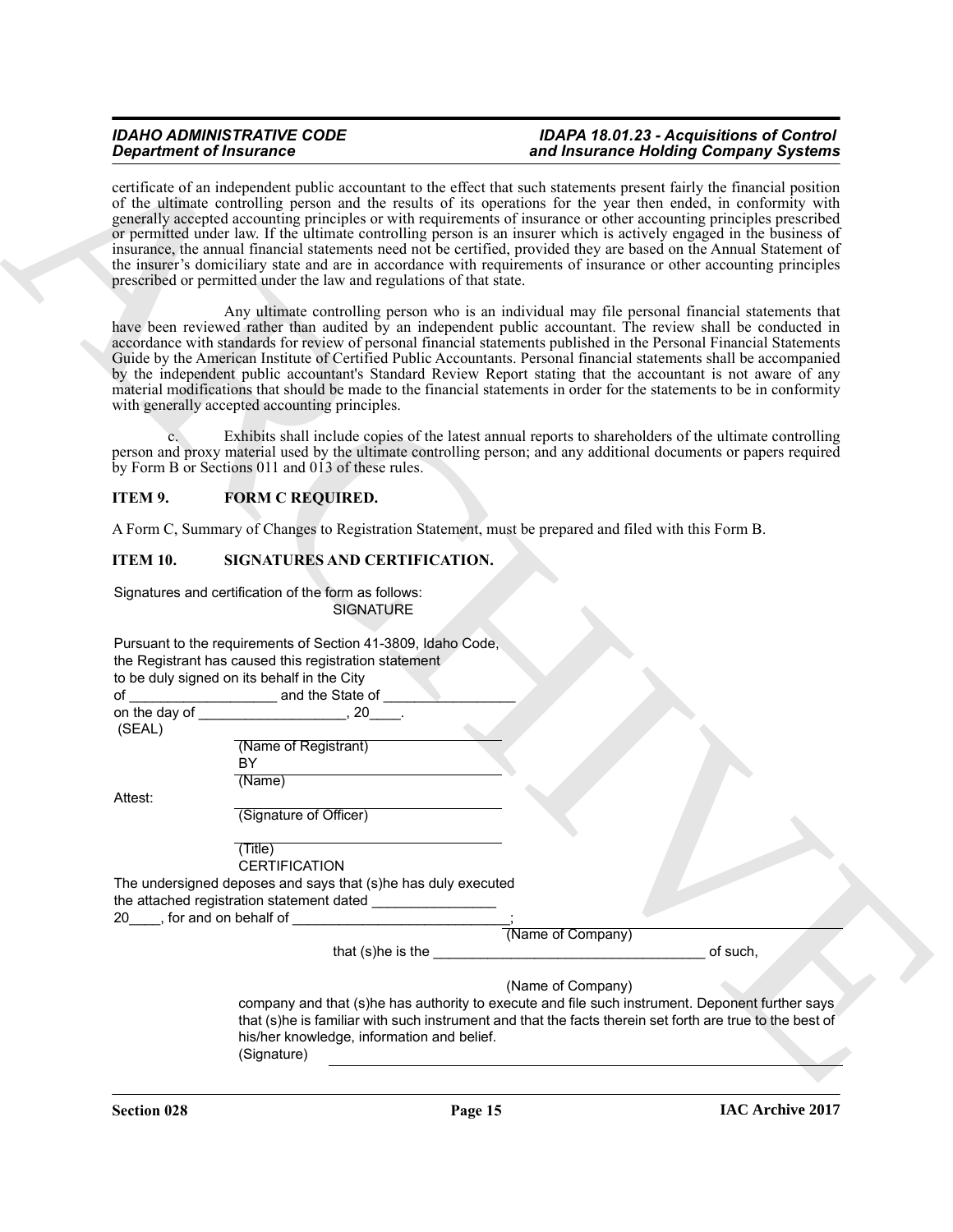#### <span id="page-15-0"></span>**FORM C - SUMMARY OF REGISTRATION STATEMENT**

|       | On Behalf of Following Insurance Companies                                                                                                      |
|-------|-------------------------------------------------------------------------------------------------------------------------------------------------|
| Name  | Address                                                                                                                                         |
| Date: | 20                                                                                                                                              |
|       | Name, Title, Address and telephone number of<br>Individual to Whom Notices and Correspondence<br>Concerning This Statement Should Be Addressed: |

### **SIGNATURE AND CERTIFICATION.**

|                                                                                                                                                                                                               | and Insurance Holding Company Systems                                                                                                                                                                                                                                                                                                                                    |
|---------------------------------------------------------------------------------------------------------------------------------------------------------------------------------------------------------------|--------------------------------------------------------------------------------------------------------------------------------------------------------------------------------------------------------------------------------------------------------------------------------------------------------------------------------------------------------------------------|
| (Type or print name beneath)                                                                                                                                                                                  |                                                                                                                                                                                                                                                                                                                                                                          |
|                                                                                                                                                                                                               | FORM C - SUMMARY OF REGISTRATION STATEMENT                                                                                                                                                                                                                                                                                                                               |
|                                                                                                                                                                                                               |                                                                                                                                                                                                                                                                                                                                                                          |
| Filed with the Insurance Department of the State of Idaho                                                                                                                                                     |                                                                                                                                                                                                                                                                                                                                                                          |
| Вy                                                                                                                                                                                                            |                                                                                                                                                                                                                                                                                                                                                                          |
| Name of Registrant                                                                                                                                                                                            |                                                                                                                                                                                                                                                                                                                                                                          |
|                                                                                                                                                                                                               |                                                                                                                                                                                                                                                                                                                                                                          |
| On Behalf of Following Insurance Companies                                                                                                                                                                    |                                                                                                                                                                                                                                                                                                                                                                          |
| Address<br>Name<br>$\overline{20}$<br>Date:                                                                                                                                                                   |                                                                                                                                                                                                                                                                                                                                                                          |
| Name, Title, Address and telephone number of                                                                                                                                                                  |                                                                                                                                                                                                                                                                                                                                                                          |
| Individual to Whom Notices and Correspondence                                                                                                                                                                 |                                                                                                                                                                                                                                                                                                                                                                          |
| Concerning This Statement Should Be Addressed:                                                                                                                                                                |                                                                                                                                                                                                                                                                                                                                                                          |
| to the terms contained therein.                                                                                                                                                                               | Furnish a brief description of all items in the current annual registration statement which represent changes from the<br>prior year's annual registration statement. The description shall be in a manner as to permit the proper evaluation<br>thereof by the Director, and shall include specific references to Item numbers in the annual registration statement and |
| partnership interest.                                                                                                                                                                                         | Changes occurring under Item 2 of Form B insofar as changes in the percentage of each class of voting securities held<br>by each affiliate is concerned, need only be included where such changes are ones which result in ownership or<br>holdings of ten percent (10%) or more of voting securities, loss or transfer of control, or acquisition or loss of            |
| controlling person.                                                                                                                                                                                           | Changes occurring under Item 4 of Form B need only be included where: an individual is, for the first time, made a<br>director or executive officer of the ultimate controlling person; a director or executive officer terminates his or her<br>responsibilities with the ultimate controlling person; or in the event an individual is named president of the ultimate |
|                                                                                                                                                                                                               | If a transaction disclosed on the prior year's annual registration statement has been changed, the nature of such<br>change shall be included. If a transaction disclosed on the prior year's annual registration statement has been<br>effectuated, furnish the mode of completion and any flow of funds between affiliates resulting from the transaction.             |
| threshold amounts and the review that might otherwise occur.                                                                                                                                                  | The insurer shall furnish a statement that transactions entered into since the filing of the prior year's annual<br>registration statement are not part of a plan or series of like transactions whose purpose it is to avoid statutory                                                                                                                                  |
|                                                                                                                                                                                                               | SIGNATURE AND CERTIFICATION.                                                                                                                                                                                                                                                                                                                                             |
| Signature and certification required as follows:                                                                                                                                                              |                                                                                                                                                                                                                                                                                                                                                                          |
| <b>SIGNATURE</b>                                                                                                                                                                                              |                                                                                                                                                                                                                                                                                                                                                                          |
| Pursuant to the requirements of section 41-3809, Idaho Code,<br>the Registrant has caused this summary of changes to registration<br>statement to be duly signed on its behalf in the City of<br>and State of |                                                                                                                                                                                                                                                                                                                                                                          |
| $\overline{20}$<br>on the<br>$\overline{day}$ of                                                                                                                                                              |                                                                                                                                                                                                                                                                                                                                                                          |
| (SEAL)<br>(Name of Registrant)                                                                                                                                                                                |                                                                                                                                                                                                                                                                                                                                                                          |
|                                                                                                                                                                                                               |                                                                                                                                                                                                                                                                                                                                                                          |
| $\overline{By}$                                                                                                                                                                                               |                                                                                                                                                                                                                                                                                                                                                                          |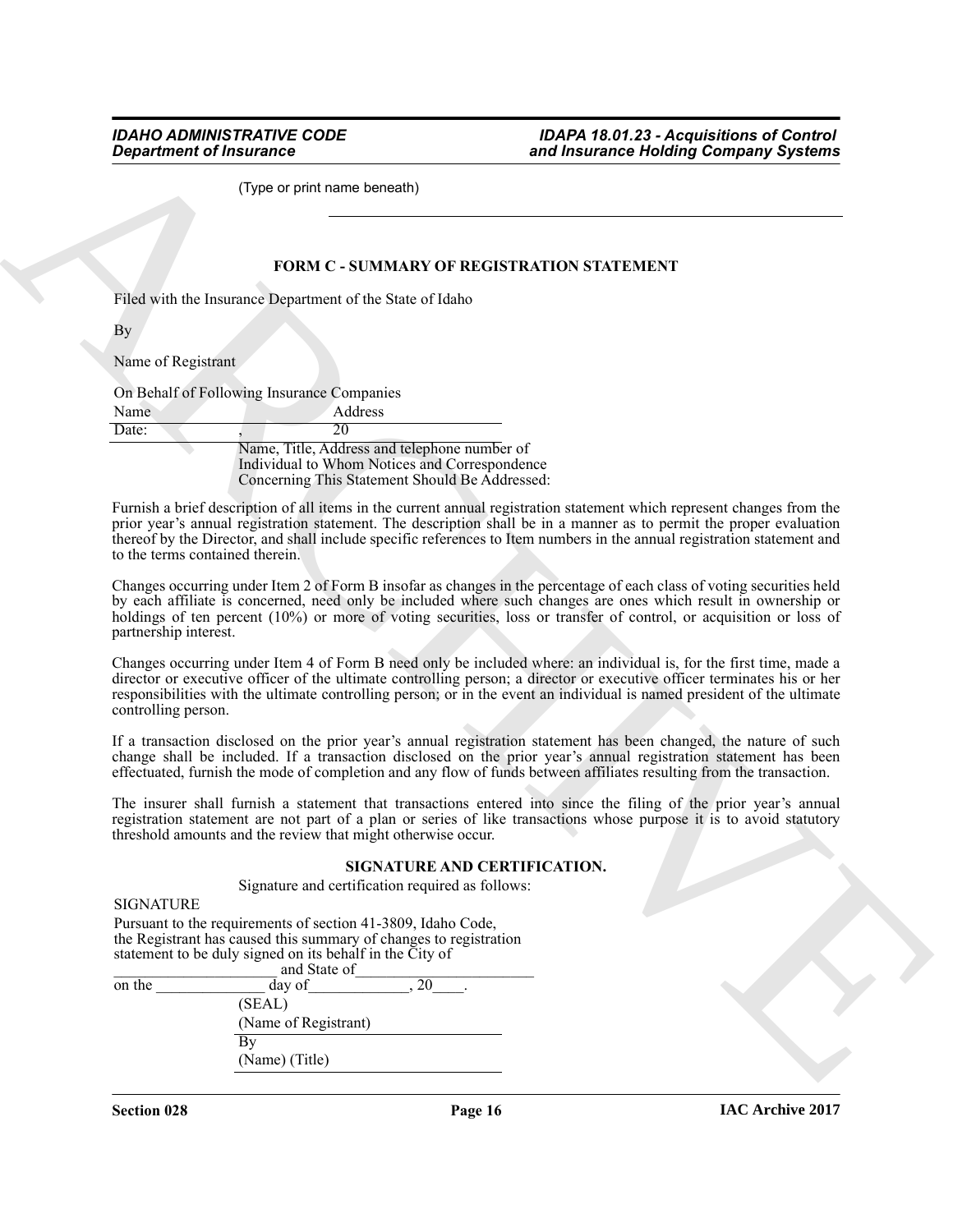Attest:

(Signature of Officer) (Title)

CERTIFICATION

The undersigned deposes and says that (s)he has duly executed the attached summary of changes to on statement dated  $\frac{20}{100}$ , for and on behalf of (Name of registration statement dated  $\frac{1}{\sqrt{1-\frac{1}{2}}}\left(20\right)$ , for and on behalf of Applicant); that (s)he is the

\_\_\_\_\_\_\_\_\_\_\_\_\_\_\_\_\_\_\_\_\_\_\_\_\_\_\_\_\_\_\_\_\_\_\_\_\_\_\_\_\_\_ (Title of Officer) of such company and that (s)he is authorized to execute and file such instrument. Deponent further says that (s)he is familiar with such instrument and the contents thereof, and that the facts therein set forth are true to the best of his/her knowledge, information and belief.

(Signature)

(Type or print name beneath)

## <span id="page-16-1"></span>**FORM D - PRIOR NOTICE OF A TRANSACTION**

Filed with the Insurance Department of the State of Idaho

By

Name of Registrant

On Behalf of Following Insurance Companies

Name Address

<span id="page-16-2"></span>Date:  $\qquad \qquad ,$  20 Name, Title, Address and telephone number of Individual to Whom Notices and Correspondence Concerning This Statement Should Be Addressed:

## **ITEM 1. IDENTITY OF PARTIES TO TRANSACTION.**

Furnish the following information for each of the parties to the transaction:

- a. Name.
- b. Home office address.
- c. Principal executive office address.
- d. The organizational structure, i.e. corporation, partnership, individual, trust, etc.
- e. A description of the nature of the parties' business operations.

**Experiment of Finducine Control of the Constraint Control of the Construction of the Construction of Construction Construction (Fig. 2)<br>
Construction (Fig. 2) (a) and the construction of the Construction of the Construct** f. Relationship, if any, of other parties to the transaction to the insurer filing the notice, including any ownership or debtor/creditor interest by any other parties to the transaction in the insurer seeking approval, or by the insurer filing the notice in the affiliated parties.

g. Where the transaction is with a non-affiliate, the name(s) of the affiliate(s) which will receive, in whole or in substantial part, the proceeds of the transaction.

## <span id="page-16-0"></span>**ITEM 2. DESCRIPTION OF THE TRANSACTION.**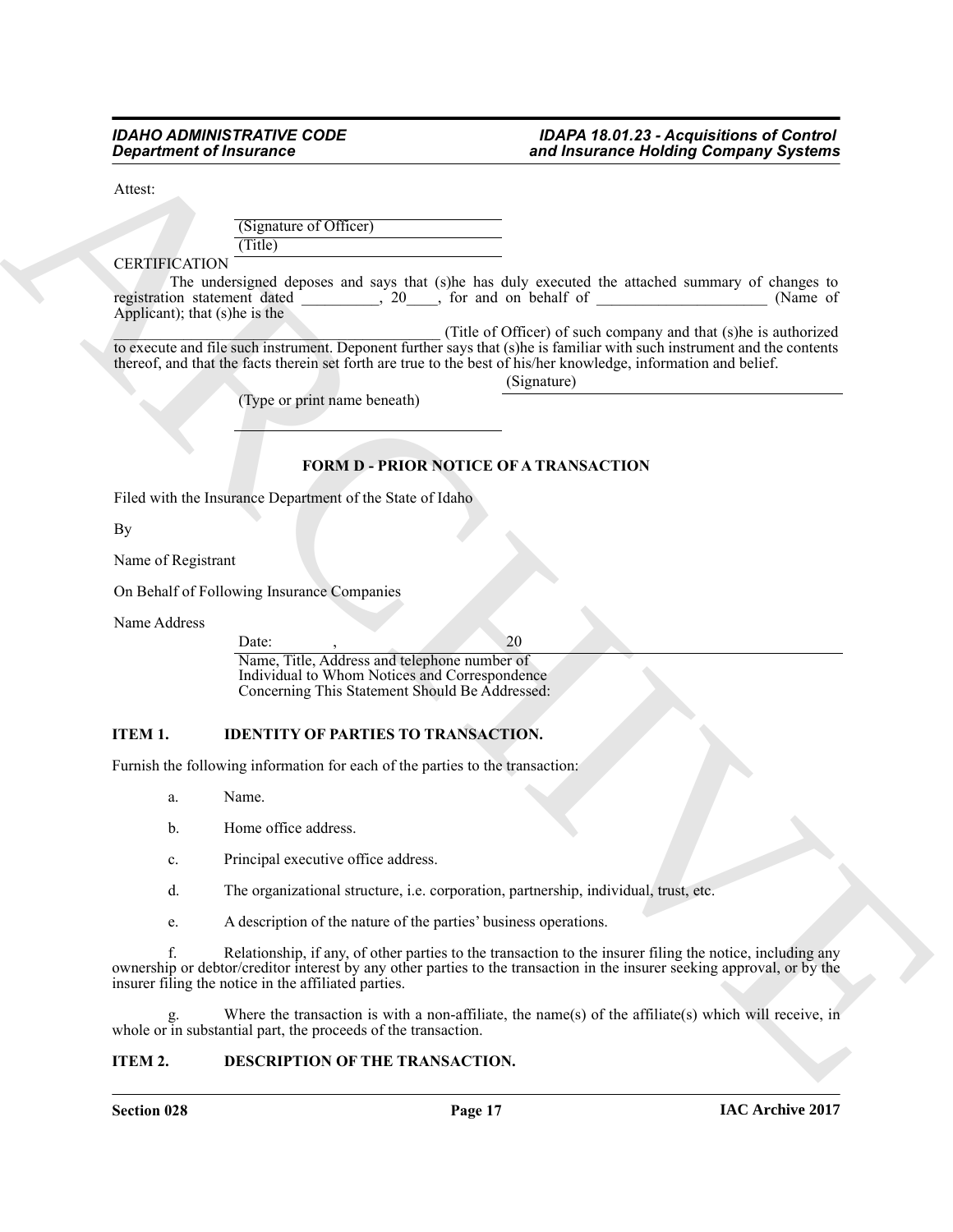Furnish the following information for each transaction for which notice is being given:

a. A statement as to whether notice is being given under section  $(41-3810(2)(a), (b), (c), (d), (e), (f)$  or (g), Idaho Code.

b. A statement of the nature of the transaction.

c. A statement of how the transaction meets the 'fair and reasonable' standard of section 41- 3810(1)(a), Idaho Code.

<span id="page-17-2"></span>d. The proposed effective date of the transaction.

## **ITEM 3. SALES, PURCHASES, EXCHANGES, LOANS, EXTENSIONS OF CREDIT, GUARANTEES OR INVESTMENTS.**

Furnish a brief description of the amount and source of funds, securities, property or other consideration for the sale, purchase, exchange, loan, extension of credit, guarantee, or investment, whether any provision exists for purchase by the insurer filing notice, by any party to the transaction, or by any affiliate of the insurer filing notice, a description of the terms of any securities being received, if any, and a description of any other agreements relating to the transaction such as contracts or agreements for services, consulting agreements and the like. If the transaction involves other than cash, furnish a description of the consideration, its cost and its fair market value, together with an explanation of the basis for evaluation.

If the transaction involves a loan, extension of credit or a guarantee, furnish a description of the maximum amount which the insurer will be obligated to make available under such loan, extension of credit or guarantee, the date on which the credit or guarantee will terminate, and any provisions for the accrual of or deferral of interest.

If the transaction involves an investment, guarantee or other arrangement, state the time period during which the investment, guarantee or other arrangement will remain in effect, together with any provisions for extensions or renewals of such investments, guarantees or arrangements. Furnish a brief statement as to the effect of the transaction upon the insurer's surplus.

No notice need be given if the maximum amount which can at any time be outstanding or for which the insurer can be legally obligated under the loan, extension of credit or guarantee is less than, (a) in the case of non-life insurers, the lesser of three percent (3%) of the insurer's admitted assets or twenty-five percent (25%) of surplus as regards policyholders or, (b) in the case of life insurers, three percent (3%) of the insurer's admitted assets, each as of the 31st day of December next preceding.

## <span id="page-17-0"></span>**ITEM 4. LOANS OR EXTENSIONS OF CREDIT TO A NON-AFFILIATE.**

**Example of Francesco Comparison Comparison** and the same of the same of the same of the same of the same of the same of the same of the same of the same of the same of the same of the same of the same of the same of the If the transaction involves a loan or extension of credit to any person who is not an affiliate, furnish a brief description of the agreement or understanding whereby the proceeds of the proposed transaction, in whole or in substantial part, are to be used to make loans or extensions of credit to, to purchase the assets of, or to make investments in, any affiliate of the insurer making such loans or extensions of credit, and specify in what manner the proceeds are to be used to loan to, extend credit to, purchase assets of or make investments in any affiliate. Describe the amount and source of funds, securities, property or other consideration for the loan or extension of credit and, if the transaction is one involving consideration other than cash, a description of its cost and its fair market value together with an explanation of the basis for evaluation. Furnish a brief statement as to the effect of the transaction upon the insurer's surplus.

No notice need be given if the loan or extension of credit is one which equals less than, in the case of non-life insurers, the lesser of three percent (3%) of the insurer's admitted assets or twenty-five percent (25%) of surplus as regards policyholders or, with respect to life insurers, three percent (3%) of the insurer's admitted assets, each as of the 31st day of December next preceding.

## <span id="page-17-1"></span>**Item 5. Reinsurance.**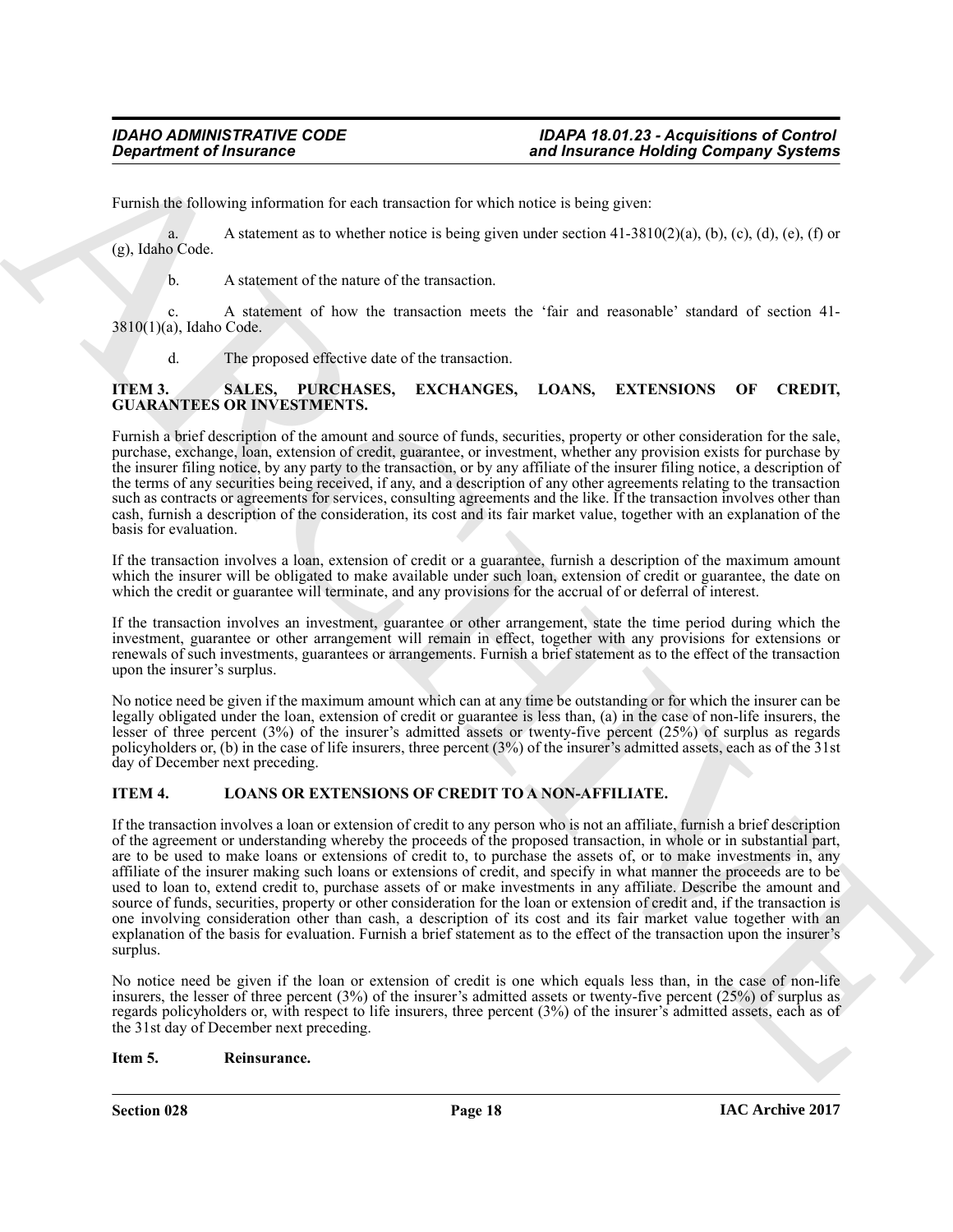**Expansion of Francesco Constraints and Expansion Constraints the constraint of Francesco Constraints and the Constraints and the Constraint of Constraints and Constraints and Constraints are the Constraints and Constrain** If the transaction is a reinsurance agreement or modification thereto, as described by section  $41-3810(2)(c)(ii)$ , Idaho Code, or a reinsurance pooling agreement or modification thereto as described by section  $41-3810(2)(c)(i)$ , Idaho Code, furnish a description of the known and/or estimated amount of liability to be ceded and/or assumed in each calendar year, the period of time during which the agreement will be in effect, and a statement whether an agreement or understanding exists between the insurer and non-affiliate to the effect that any portion of the assets constituting the consideration for the agreement will be transferred to one or more of the insurer's affiliates. Furnish a brief description of the consideration involved in the transaction, and a brief statement as to the effect of the transaction upon the insurer's surplus.

No notice need be given for reinsurance agreements or modifications thereto if the reinsurance premium or a change in the insurer's liabilities in any of the next three (3) years, in connection with the reinsurance agreement or modification thereto is less than five percent (5%) of the insurer's surplus as regards policyholders, as of the 31st day of December next preceding. Notice shall be given for all reinsurance pooling agreements including modifications thereto.

## **ITEM 6. MANAGEMENT AGREEMENTS, SERVICE AGREEMENTS AND COST-SHARING ARRANGEMENTS.**

For management and service agreements, furnish:

<span id="page-18-0"></span>a. A brief description of the managerial responsibilities, or services to be performed.

b. A brief description of the agreement, including a statement of its duration, together with brief descriptions of the basis for compensation and the terms under which payment or compensation is to be made.

For cost-sharing arrangements, furnish:

a. A brief description of the purpose of the agreement.

- b. A description of the period of time during which the agreement is to be in effect.
- c. A brief description of each party's expenses or costs covered by the agreement.

d. A brief description of the accounting basis to be used in calculating each party's costs under the agreement.

e. A brief statement as to the effect of the agreement upon the insurer's policyholder surplus.

f. A statement regarding the cost allocation methods that specifies whether proposed charges are based on "cost or market." If market based, state the rationale for using market instead of cost, including justification for the company's determination that amounts are fair and reasonable.

g. A statement regarding compliance with the NAIC Accounting Practices and Procedure Manual regarding expense allocation.

### **ITEM 7. SIGNATURE AND CERTIFICATION.**

Signature and certification required as follows:

<span id="page-18-1"></span>**SIGNATURE** Pursuant to the requirements of Section 41-3810, Idaho Code, has caused this notice to be duly signed on its behalf in the City of and State of  $\frac{1}{\text{day of}}$  and State of  $\frac{1}{20}$ on the (SEAL) (Name of Applicant)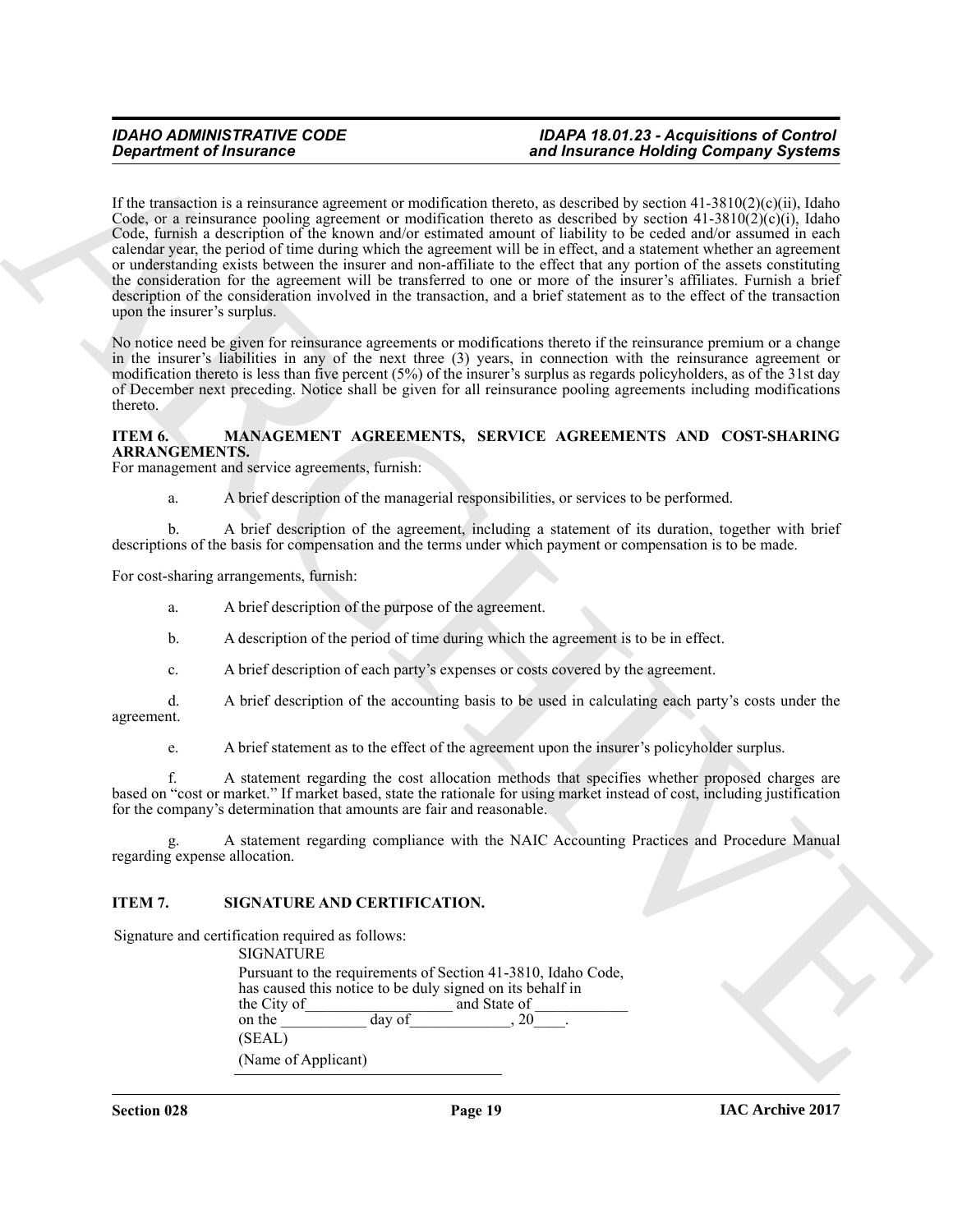By

(Name) (Title)

Attest:

(Signature of Officer)

(Title)

## **CERTIFICATION**

The undersigned deposes and says that (s)he has duly executed the attached notice dated \_\_\_\_\_\_\_\_\_\_\_\_\_\_, 20\_\_\_\_, executed the attached notice dated<br>for and on behalf of  $\frac{1}{\sinh(x)}$ , that (s)he is the

## $\Box$ (Name of Applicant)(Title of Officer)

**Sing trining of Francesco Control Control Control Control Control Control Control Control Control Control Control Control Control Control Control Control Control Control Control Control Control Control Control Control Co** of such company and that (s)he is authorized to execute and file such instrument. Deponent further says that (s)he is familiar with such instrument and the contents thereof, and that the facts therein set forth are true to the best of his/ her knowledge, information and belief.

(Signature)

(Type or print name beneath)

## <span id="page-19-0"></span>**FORM E**

#### **PRE-ACQUISITION NOTIFICATION FORM REGARDING THE POTENTIAL COMPETITIVE IMPACT OF A PROPOSED MERGER OR ACQUISITION BY A NON-DOMICILIARY INSURER DOING BUSINESS IN THIS STATE OR BY A DOMESTIC INSURER**

\_\_\_\_\_\_\_\_\_\_\_\_\_\_\_\_\_\_\_\_\_\_\_\_\_ Name of Applicant

\_\_\_\_\_\_\_\_\_\_\_\_\_\_\_\_\_\_\_\_\_\_\_\_\_ Name of Other Person Involved in Merger or Acquisition

Filed with the Insurance Department of Idaho

Dated:  $20$ 

 $\_$  , and the set of the set of the set of the set of the set of the set of the set of the set of the set of the set of the set of the set of the set of the set of the set of the set of the set of the set of the set of th

\_\_\_\_\_\_\_\_\_\_\_\_\_\_\_\_\_\_\_\_\_\_\_\_\_\_\_\_\_\_\_\_\_\_\_\_\_\_\_\_\_\_\_\_\_\_\_\_\_\_\_\_\_\_\_\_\_\_\_\_\_\_\_\_\_\_\_\_\_\_\_\_\_\_\_\_\_\_

 $\_$  , and the set of the set of the set of the set of the set of the set of the set of the set of the set of the set of the set of the set of the set of the set of the set of the set of the set of the set of the set of th \_\_\_\_\_\_\_\_\_\_\_\_\_\_\_\_\_\_\_\_\_\_\_\_\_\_\_\_\_\_\_\_\_\_\_\_\_\_\_\_\_\_\_\_\_\_\_\_\_\_\_\_\_\_\_\_\_\_\_\_\_\_\_\_\_\_\_\_\_\_\_\_\_\_\_\_\_\_

\_\_\_\_\_\_\_\_\_\_\_\_\_\_\_\_\_\_\_\_\_\_\_\_\_\_\_\_\_\_\_\_\_\_\_\_\_\_\_\_\_\_\_\_\_\_\_\_\_\_\_\_\_\_\_\_\_\_\_\_\_\_\_\_\_\_\_\_\_\_\_\_\_\_\_\_\_\_

Name, title, address and telephone number of person completing this statement:

**Section 028 Page 20**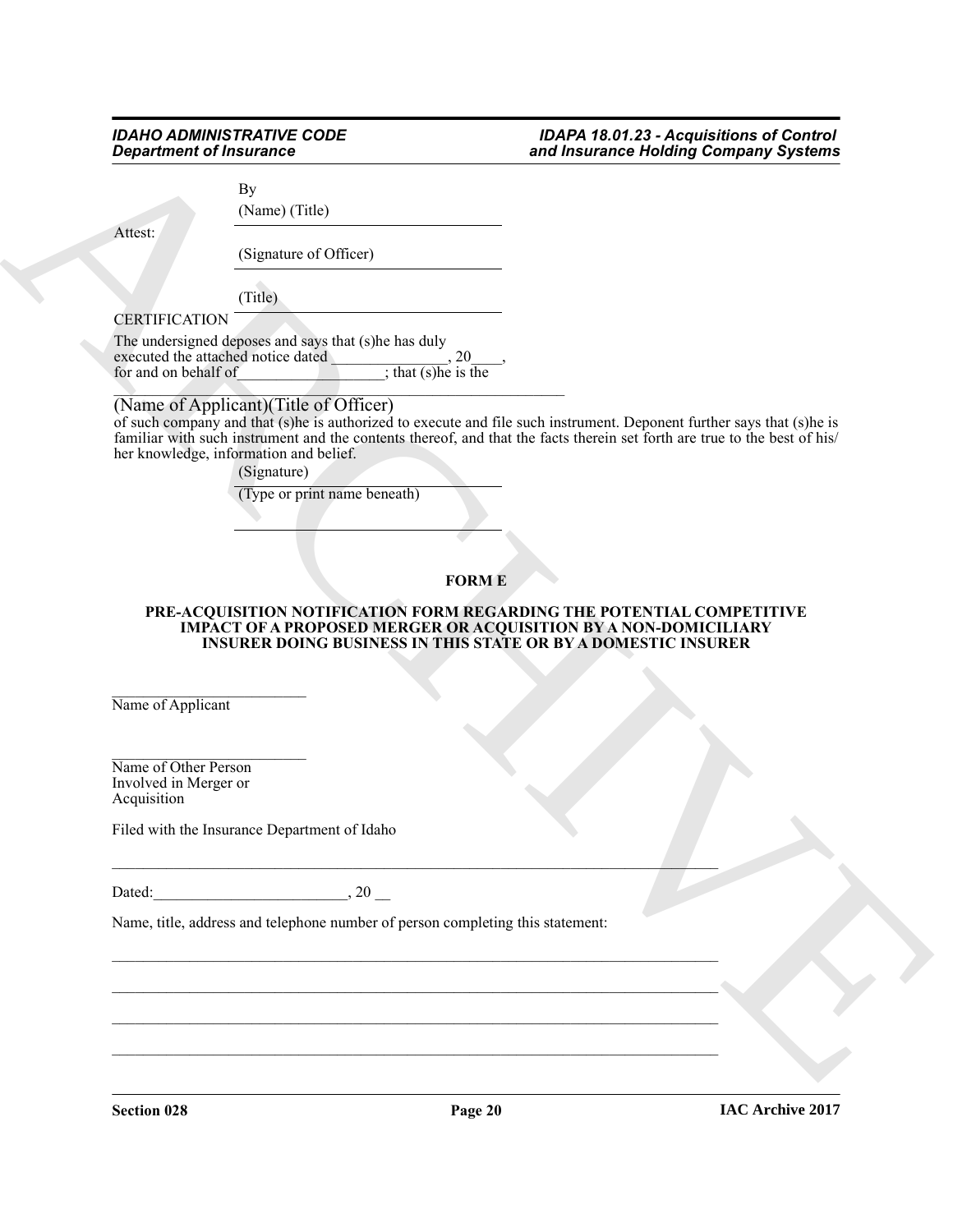## **ITEM 1. NAME AND ADDRESS.**

State the names and addresses of the persons who hereby provide notice of their involvement in a pending acquisition or change in corporate control.

## **ITEM 2. NAME AND ADDRESSES OF AFFILIATED COMPANIES.**

<span id="page-20-2"></span><span id="page-20-1"></span>State the names and addresses of the persons affiliated with those listed in Item 1. Describe their affiliations.

## **ITEM 3. NATURE AND PURPOSE OF THE PROPOSED MERGER OR ACQUISITION.**

<span id="page-20-3"></span>State the nature and purpose of the proposed merger or acquisition.

## **ITEM 4. NATURE OF BUSINESS.**

<span id="page-20-0"></span>State the nature of the business performed by each of the persons identified in response to Item 1 and Item 2.

## **ITEM 5. MARKET AND MARKET SHARE.**

**Expansion of Insurance Control is and Insurance Control in the Control of Control in the Control of Control insurance Control in the Control of Control insurance Control in the Control of Control insurance Control insura** State specifically what market and market share in each relevant insurance market the persons identified in Item 1 and Item 2 currently enjoy in this state. Provide historical market and market share data for each person identified in Item 1 and Item 2 for the past five years and identify the source of such data. Provide a determination as to whether the proposed acquisition or merger, if consummated, would violate the competitive standards of the state as stated in Section 41-3808(4), Idaho Code. If the proposed acquisition or merger would violate competitive standards, provide justification of why the acquisition or merger would not substantially lessen competition or create a monopoly in the state.

For purposes of this question, market means direct written insurance premium in this state for a line of business as contained in the annual statement required to be filed by insurers licensed to do business in this state.

## **FORM F - ENTERPRISE RISK REPORT**

Filed with the Insurance Department of the State of Idaho

By

\_\_\_\_\_\_\_\_\_\_\_\_\_\_\_\_\_\_\_\_\_\_\_\_\_\_\_\_\_\_\_\_\_\_\_\_ Name of Registrant/Applicant

On Behalf of/Related to Following Insurance Companies

\_\_\_\_\_\_\_\_\_\_\_\_\_\_\_\_\_\_\_\_\_\_\_\_\_\_\_\_\_\_\_\_\_\_

\_\_\_\_\_\_\_\_\_\_\_\_\_\_\_\_\_\_\_\_\_\_\_\_\_\_\_\_\_\_\_\_\_\_ \_\_\_\_\_\_\_\_\_\_\_\_\_\_\_\_\_\_\_\_\_\_\_\_\_\_\_\_\_\_\_\_\_\_

\_\_\_\_\_\_\_\_\_\_\_\_\_\_\_\_\_\_\_\_\_\_\_\_\_\_\_\_\_\_\_\_\_\_

Name Address

Date:\_\_\_\_\_\_\_\_\_\_\_\_\_\_\_\_\_\_\_\_, 20\_\_\_\_\_

Name, Title, Address and telephone number of Individual to Whom Notices and Correspondence Concerning This Statement Should Be Addressed: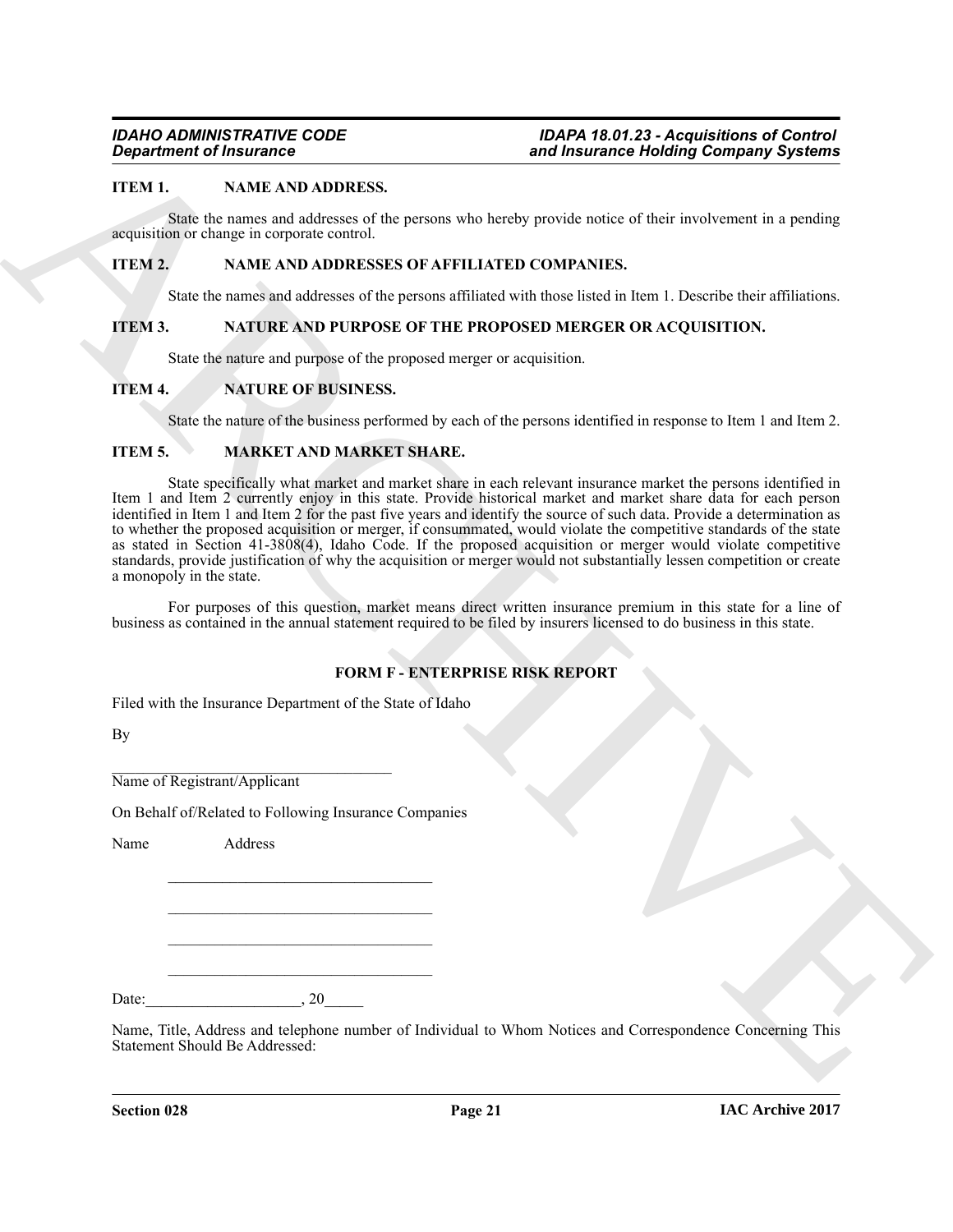\_\_\_\_\_\_\_\_\_\_\_\_\_\_\_\_\_\_\_\_\_\_\_\_\_\_\_\_\_\_\_\_\_\_

 $\mathcal{L}=\mathcal{L}$  , where  $\mathcal{L}=\mathcal{L}$  , we have the set of the set of the set of the set of the set of the set of the set of the set of the set of the set of the set of the set of the set of the set of the set of the set

 $\mathcal{L}$  , and the set of the set of the set of the set of the set of the set of the set of the set of the set of the set of the set of the set of the set of the set of the set of the set of the set of the set of the set

## **ITEM 1. ENTERPRISE RISK.**

The Registrant/Applicant, to the best of its knowledge and belief, shall provide information regarding the following areas that could produce enterprise risk as defined in Section 41-3802(3), Idaho Code, provided such information is not disclosed in the Insurance Holding Company System Annual Registration Statement filed on behalf of itself or another insurer for which it is the ultimate controlling person:

a. Any material developments regarding strategy, internal audit findings, compliance or risk management affecting the insurance holding company system.

b. Acquisition or disposal of insurance entities and reallocating of existing financial or insurance entities within the insurance holding company system.

c. Any changes of shareholders of the insurance holding company system exceeding ten percent (10%) or more of voting securities.

Developments in various investigations, regulatory activities or litigation that may have a significant bearing or impact on the insurance holding company system.

e. Business plan of the insurance holding company system and summarized strategies for the next 12 months.

f. Identification of material concerns of the insurance holding company system raised by a supervisory college, if any, in the last year.

g. Identification of insurance holding company system capital resources and material distribution patterns.

h. Identification of any negative movement, or discussions with rating agencies which may have caused, or may cause, potential negative movement in the credit ratings and individual insurer financial strength ratings assessment of the insurance holding company system (including both the rating score and outlook).

Information on corporate or parental guarantees throughout the holding company and the expected source of liquidity should such guarantees be called upon.

Identification of any material activity or development of the insurance holding company system that, in the opinion of senior management, could adversely affect the insurance holding company system.

**Exparament of Insurance \*\*\*\***<br> **Sind Insurance the bind insurance the bind of Company Systems**<br>
TITM 1. **ENTRAPERSE RISK.**<br>
TITM 1. **ENTRAPERSE RISK.**<br>
TIEM 1. **ENTRAPERSE RISK.**<br>
TIEM 1. **ENTRAPERSE RISK.**<br>
TIEM 1. **ENT** The Registrant/Applicant may attach the appropriate form most recently filed with the U.S. Securities and Exchange Commission, provided the Registrant/Applicant includes specific references to those areas listed in Item 1 for which the form provides responsive information. If the Registrant/Applicant is not domiciled in the U.S., it may attach its most recent public audited financial statement filed in its country of domicile, provided the Registrant/Applicant includes specific references to those areas listed in Item 1 for which the financial statement provides responsive information.

## **ITEM 2: OBLIGATION TO REPORT.**

If the Registrant/Applicant has not disclosed any information pursuant to Item 1, the Registrant/Applicant shall include a statement affirming that, to the best of its knowledge and belief, it has not identified enterprise risk subject to disclosure pursuant to Item 1.